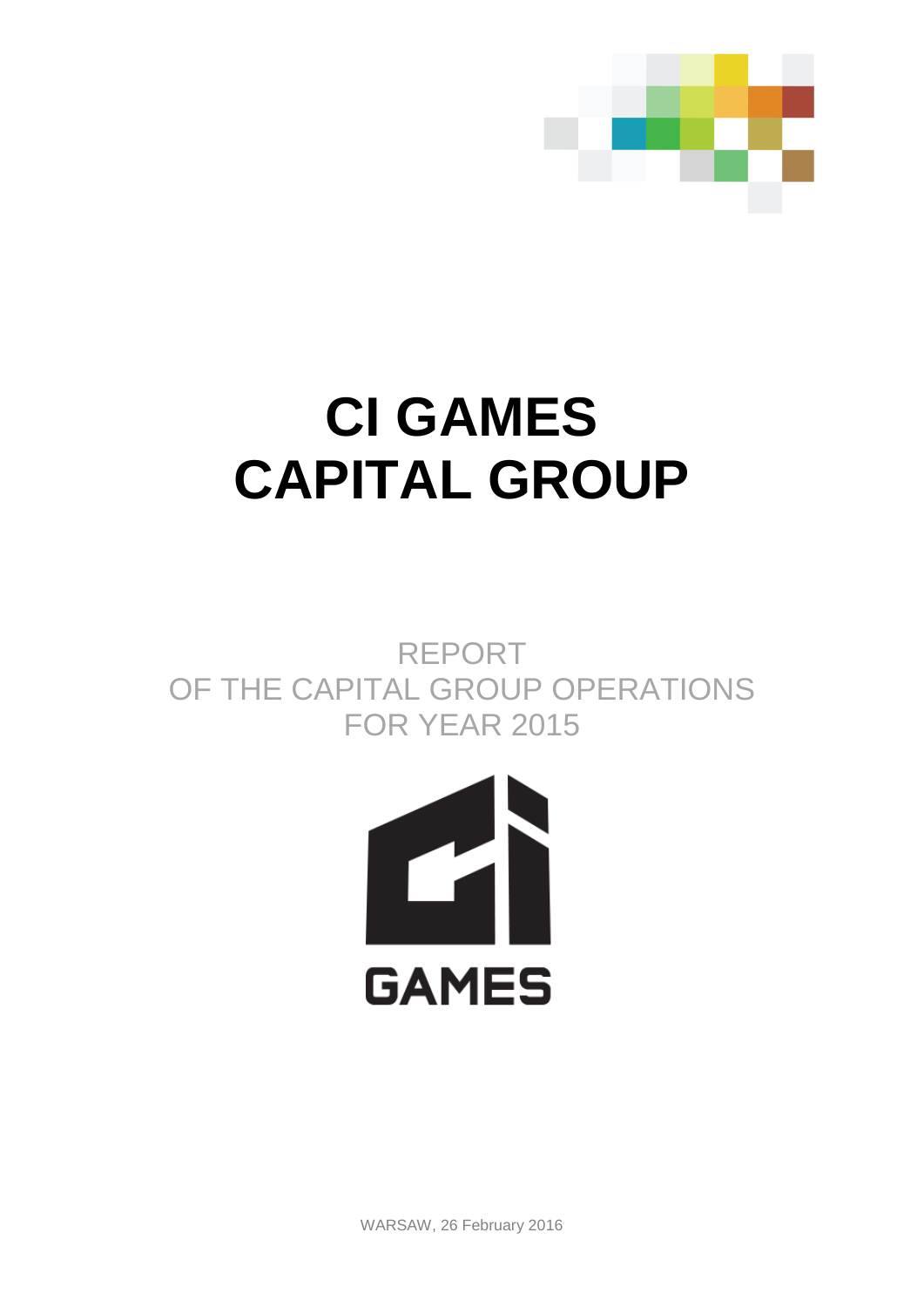Dear Shareholders, Associates and Partners,

We are submitting a report summarizing the achievements and financial results of CI Games in 2015. It was a period when we focused primarily on the works related to a game entitled "Sniper Ghost Warrior 3".

The third part of "Sniper" series is the largest and most important project in the history of our company. For the first time we presented it during E3 Fair in Los Angeles in June this year. Our presentation had never been received so well before, both by our trade partners and sector-specific media. I am convinced "Sniper 3" can be considered one of the greatest positive surprises of this event.

In August we presented "Sniper" again, this time during Gamescom Fair in Cologne. This was the first time the game reached not only the media representatives, but also ordinary players. They appreciated what we presented which is best proved by long queues in front of our stand. Our ambition was to create a game that would meet players' expectations and reach both the lovers of sniper games and a wider group of audience.

The reactions of players, journalists and our partners reassure us that this objective can be reached and "Sniper Ghost Warrior 3" has a huge business potential. At present, we have been improving and finishing the game, and preparing a marketing plan to use the potential in the best way possible.

On the key market of North America we will be responsible for "Sniper Ghost Warrior 3" distribution. Our long experience in this area, familiarity with the American market, the fact that we focus on achieving the best result and also strengthened staff should guarantee this is a good decision. Thanks to it, we will be able to monitor the appropriate distribution of our flagship title and will not have to share the margin with others.

Our key partner in Europe shall be Koch Media. The agreement executed with them in September is the first so extensive one in our history. Thanks to it, we will be able to carry out integrated marketing actions which should make them more effective.

Last year, was also a period devoted to our team's creation and maturing. With the release of "Lords of the Fallen" in late 2014 we proved we were able to produce games which are bound to become both a commercial and creative success and which received recognition of reviewers and players. We also gained invaluable experience working with external partners and that could be used when working on "Sniper". We have never had an equally strong team in our history.

CI Games controls all key components of its games and is fully responsible for their artistic vision. Still, we outsource many works related e.g. to the graphic design. This business model enables us to manage resources and time of key people more effectively.

Contrary to the previous year, we did not have any new release affecting our financial result. Consequently, we close the year with a loss. This is not uncommon in our sector, dependent on the publishing cycle. I would like to turn your attention to the good financial standing offering us comfort to work on "Sniper" and marketing opportunities which will assist us in promoting this title.

Many thanks to all Employees, Partners and Shareholders. We have an exceptional year ahead, of utmost importance for CI Games. I trust we will achieve success becoming a foundation for even larger achievements in the years to come.

Best regards, Marek Tymiński President of the Management Board CI Games S.A.

1

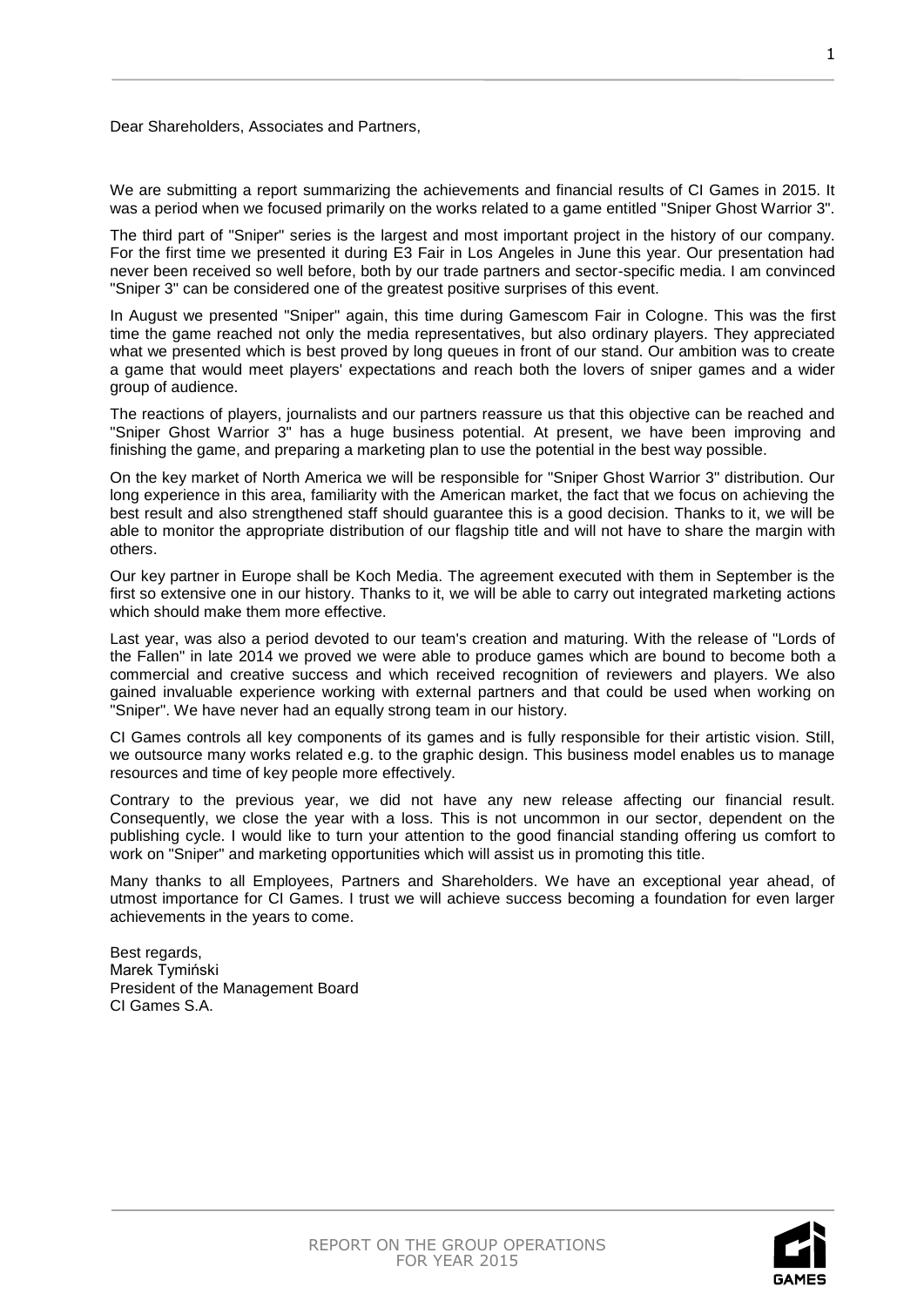# **CI GAMES S.A. Management Board Statement**

Pursuant to the Regulation of the Minister of Finance of 19 February 2009 (Journal of Laws no. 33, item 259 as amended) *on the ongoing and periodic information submitted by the securities issuers and the requirements of considering the information required under the law of the non-member state as equivalent*, the Management Board of CI Games S.A. represents that according to their best knowledge the yearly consolidated financial statement and comparable data were prepared in compliance with the applicable accounting principles and reflect the material and financial standing of CI Games Capital Group, and its financial result, truly, accurately and clearly and that the yearly report on the Group operations includes a true picture of the development, achievements and standings of CI Games Capital Group, including the list of basic threats and risks.

The Management Board of CI Games S.A. represents the entity authorized to audit the financial statements, auditing the yearly financial statement of the Group, was appointed in accordance with the legal regulations and that entity and chartered auditors met the conditions for issuing an independent and impartial report on auditing the financial statement according to the applicable regulations and professional standards.

CI Games S.A. Management Board

Management Board President Management Board Member

**Marek Tymiński** Adam Pieniacki **Marek Tymiński** Adam Pieniacki **Adam Pieniacki Adam Pieniacki** 

**Monika Rumianek Łukasz Misiurski**  Management Board Member **Management Board Member** Management Board Member

REPORT ON THE GROUP OPERATIONS FOR YEAR 2015

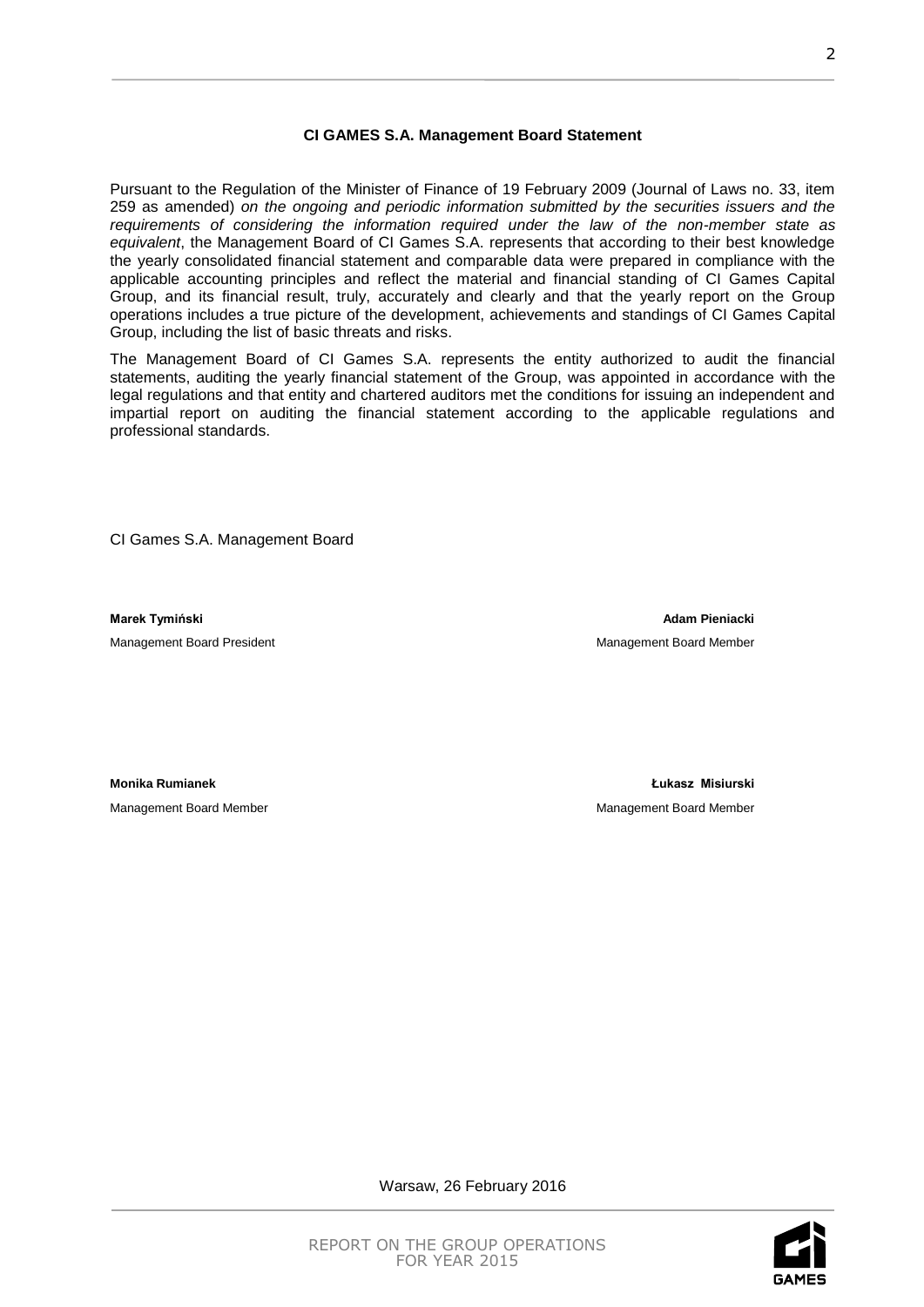# **1. GENERAL DESCRIPTION OF OPERATIONS AND RESOURCES OF CI GAMES CAPITAL GROUP**

# **1.1. Mission of CI Games Capital Group**

We focus on creating high value and innovative products, thanks to which we have been strengthening our position in the video game sector.

Acting based on a carefully considered vision of our operations, we consistently strive to offer more and more advanced games which will bring commercial and financial success to us.

In response to dynamically changing market conditions, we rest our business model on the expertise and cooperation with carefully selected [entities](javascript:void(0)) believing this strategy can ensure optimum efficiency and control of the titles published under our logo.

# **1.2. General description of operations and resources of CI Games Capital Group**

The CI Games Capital Group operates in the global video game development and publishing market. The parent company, CI Games S.A., is the first publicly traded company in this sector in Central and Eastern Europe and the first to emerge as an international player and generate outstanding market and financial performance. The Group's strategic goal is to build a portfolio of recognizable brands in the most popular video-game genres using its advanced know-how and experienced team.

In the gaming market, the Capital Group operates as:

- Developer, with in-house production studios,
- Publisher of own games and licensed products, being responsible for marketing strategy and product roll outs using local distributors,
- Distributor, selling products directly to retail chains and online.

The Group is investing in expanding its management and creative team through hiring developers with years of experience in managing projects at well-respected studios throughout the world. The Group also works with leading technology providers and makes use of the latest equipment and software. The Issuer has executed agreements on game development and independent distribution with owners of the most popular gaming consoles, i.e. Sony and Microsoft. The Group produces games for previous generation platforms (PlayStation®3 and Xbox360®), new generation (Xbox One® and PlayStation®4), as well as for PCs.



In order to maximize sales performance and marketing potential, CI Games collaborates with international distributors who operate in specific regional markets and are responsible for implementing promotional plans. Through combining the above three functions, the Group may effectively control the process of game development and distribution.

# **1.3. Products of CI Games Capital Group**

CI Games is a globally recognizable game producer. The most important products of the Company include games in the Sniper Ghost Warrior and Lords of the Fallen series.





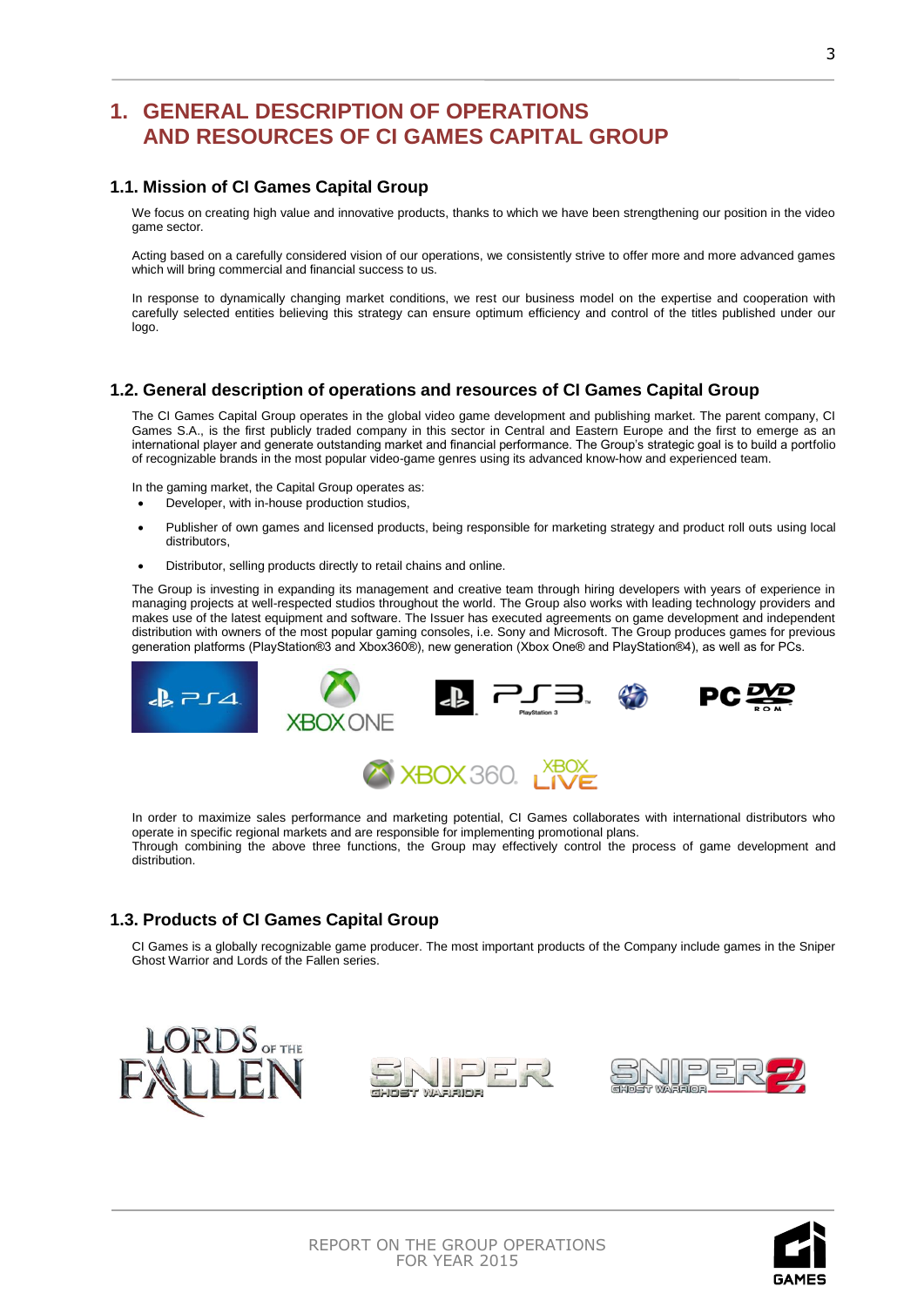

# Released on 24 October 2015

X XBOX ONE **PC 222**  $B$   $PIA$ 

# **1.4. Description of the game production process**

Characteristics of the most important bestsellers of the Company:

Production of games for consoles and PCs is composed of the following stages:

1st stage — concept design (about 6 months)

Game creation starts from an idea and initial concept. Based on:

- analysis of trends on the gaming market and broadly-taken entertainment market,
- analysis of selling results for particular titles,
- determination of success factors for particular titles,

a decision is made on the game type and its concept design. The idea is often a modification of a game released before.

2nd stage — pre-production (about 6 months)

[Pre-production](http://pl.wikipedia.org/wiki/Preprodukcja) is an early stage in which the creators focus on designing the intrigue components and document creation. One of the major objectives at this stage is creation of clear and understandable documents, containing all project guidelines and work schedule.

At the pre-production stage, [prototypes](http://pl.wikipedia.org/wiki/Prototyp) are created which can be used as the so-called concepts.

3rd stage — production (about 12 months)

Production is the main game creation stage when a [source code,](http://pl.wikipedia.org/wiki/Kod_%C5%BAr%C3%B3d%C5%82owy) graphic design and sounds are created. This process is supported by a team of several dozen to several hundred people[. Computer game testing](http://pl.wikipedia.org/wiki/Testowanie_gier_komputerowych) starts when the first source code is completed and lasts until the DVD is handed over for pressing/selling.

At early production stage, the game enters alpha phase. It is when all the major intrigue components have been implemented.



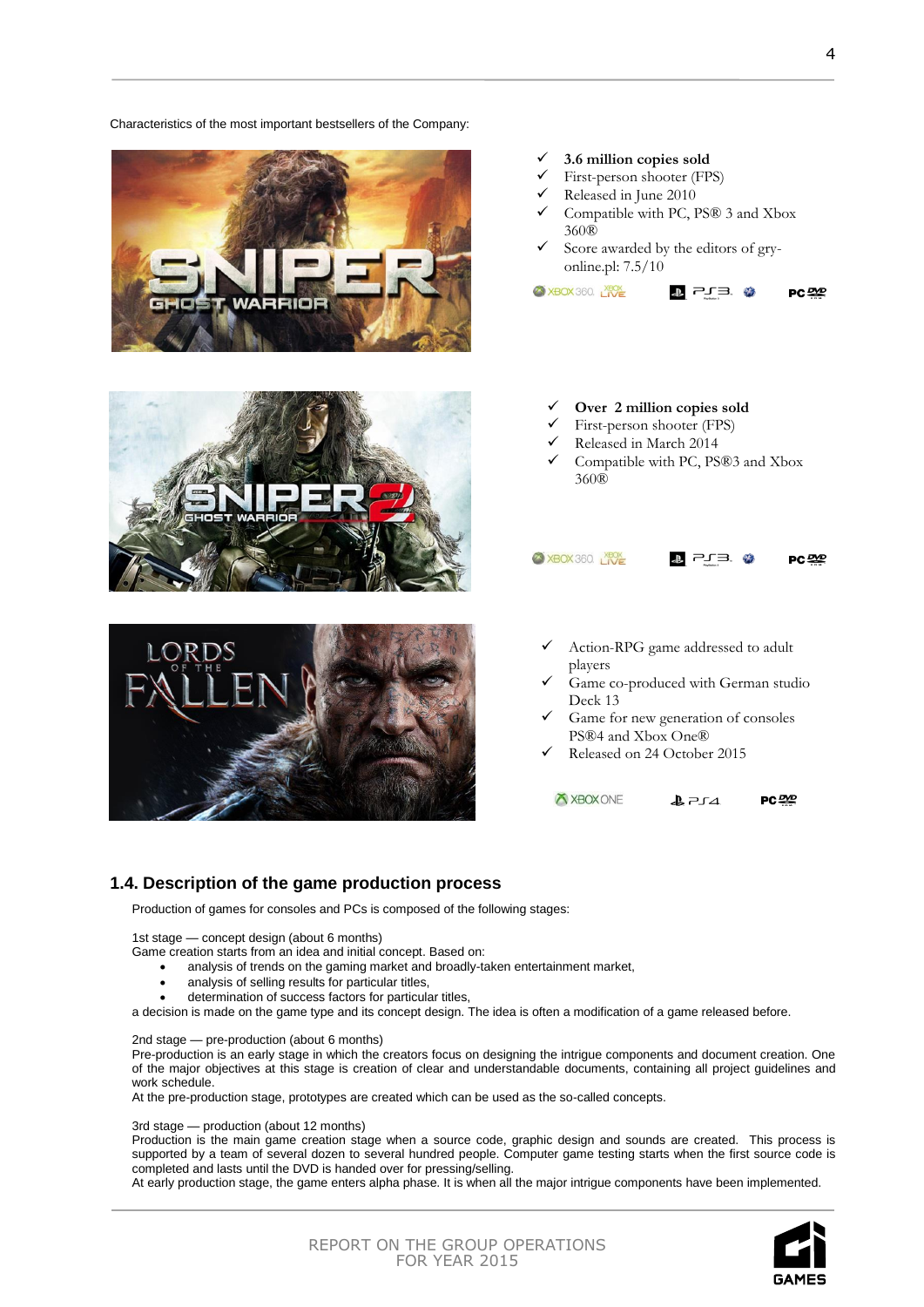In the beta version all functions have been implemented and the creators focus on debugging. Beta version tests take place two to three months before the release. When the game is sent to the pressing facility for mass production, it is marked as 'golden' version. The golden version is sent in an electronic format to Sony and Microsoft to have the console games certified. After the certificate is obtained, the games are sent for pressing on DVDs.

### 4th stage — DVD pressing (about 3 weeks)

After the certificate is obtained, the games are sent for pressing on DVDs and then distributed to stores worldwide. On the release date, the customer can buy games on a DVD right in the store or online. The customer can download games from websites e.g. Steam.com or PSN.

# **1.5. Description of the market the Capital Group operates on**

Video gaming market is the largest and most dynamic segment of a broader entertainment market (film, music, games). Budgets of certain AAA games exceed the budgets of the largest Hollywood productions (see Destiny game by Bungie released in 2015 with the budget estimated to reach 500 million USD), and companies producing mass game titles reach very high values (Mojang, creator of Minecraft, was sold to Microsoft with the valuation of 2.5 billion USD, i.e. 8 x revenues).



source: PwC 'Global entertainment and media outlook: 2014-2018'

The growth dynamics for gaming market revenues will be stimulated primarily by online and mobile games and digital games for consoles.



source: PwC 'Global entertainment and media outlook: 2014-2018'

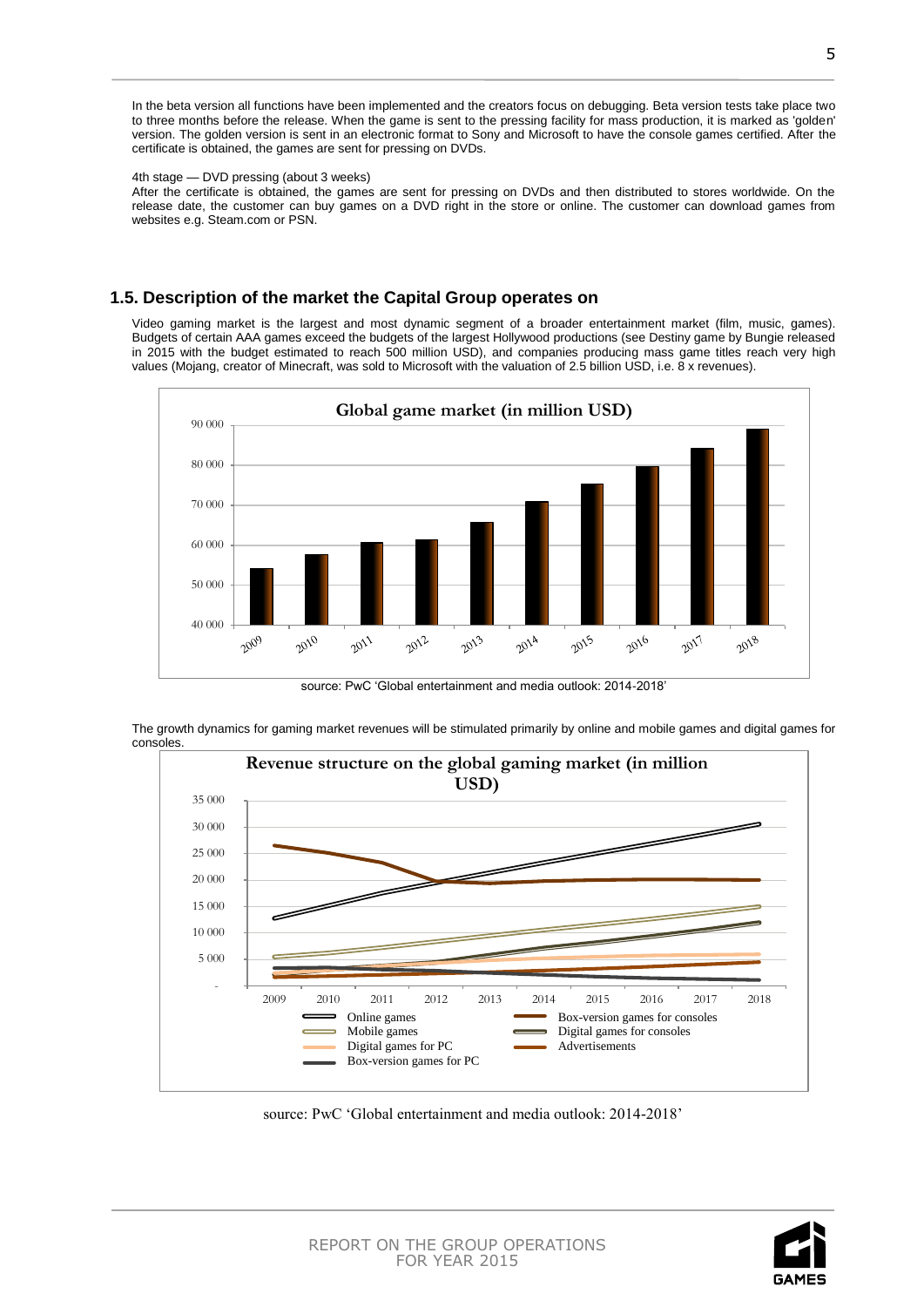# **1.6. Composition of CI Games Capital Group**

Composition of the CI Games Capital Group as on 31 December 2015:

- **CI Games S.A.** (formerly City Interactive S.A.) a Warsaw-based company. Share capital: PLN 1,391,449,90. Group parent.
- **CI Games USA Inc**. (formerly City Interactive USA Inc.) a company having its registered office in Delaware, USA. Share capital: USD 50,000. 100% of shares held by CI Games S.A. Company subject to consolidation from Q2 2008.
- **CI Games Germany GmbH** (formerly City Interactive Germany GmbH) a company having its registered office in Frankfurt am Main, Germany. Share capital: EUR 25,000. 100% of shares held by CI Games S.A. The Company is subject to consolidation starting from Q2 of 2008. On 24 July 2015, due to the absence of any material transactions and operations in the Company, the Issuer started the process of its liquidation.
- **City Interactive Studio S.R.L.** a company headquartered in Bucharest, Romania. 100% of shares held by CI Games S.A. This company is subject to consolidation from Q4 2011. On November 7, 2014, the company filed for bankruptcy at the VII Civil Division, Court in Bucharest.
- **Business Area Sp. z o.o.**  a company having its registered office in Warsaw, subject to consolidation from Q3 of 2010. Share capital of PLN 5,000. 100% of shares held by CI Games S.A.
- **Business Area Spółka z ograniczoną odpowiedzialnością Spółka Jawna** (transformed from Business Area Spółka z ograniczoną odpowiedzialnością S.K.A.) – company headquartered in Warsaw. The company is subject to consolidation from Q1 2014. On September 26, 2014, Business Area Spółka z ograniczoną odpowiedzialnością S.K.A. was transformed into Business Area Spółka z ograniczoną odpowiedzialnością Spółka Jawna.
- **CI Games Spółka Akcyjna Spółka Jawna** (transformed from CI Games IP Sp. z o.o.) company headquartered in Warsaw. 99.99% shares held by Business Area Spółka z o.o. Spółka Jawna. 0.01% held by the Group parent company. The company is subject to consolidation from Q1 2014. On September 19, 2014, CI Games IP Sp. z o.o. was transformed into CI Games Spółka Akcyjna Spółka Jawna.
- **CI Games Cyprus Ltd.** company headquartered in Nicosia, Cyprus. Share capital: EUR 1,200. 100% of shares held by CI Games S.A. The company is subject to consolidation from Q1 2014.
- **City Interactive Canada Inc.**  company headquartered in Ontario, Canada, founded in October 2010. Share capital of CAD 10. 100% of shares held by CI Games S.A. The Company is not subject to consolidation as its financial results are not important to assess the Issuer's standing.

In 2008, CI Games S.A. acquired shares in the following companies operating in Latin America, and then in 2009, ceased their further development: Currently these entities are not subject to consolidation, as their operations have been discontinued and the Parent has created appropriate provisions:

- City Interactive Peru SAC (formerly UCRONICS SAC) a company having its registered office in Lima, Peru. 99% of shares held by CI Games S.A. Share capital: SOL 2,436,650. The company was subject to consolidation from the date of acquisition of a controlling block of shares to the end of 2008.
- City Interactive Jogos Electronicos LTDA a company having its registered office in Sao Paulo, Brazil. Initial capital: BRL 100,000. 90% shares held by CI Games S.A., remaining 10% held by CI Games USA Inc.
- City Interactive Mexico S.A. de C.V. a company having its registered office in Mexico City, Mexico. Initial capital: MXN 50,000 95% share held by CI Games S.A., remaining 5% held by CI Games USA Inc.

# **1.7. Share capital**

The share capital of CI Games S.A. is PLN 1,391,499.90 and is divided into 13,914,999 shares with the nominal value of PLN 0.10 each:

- 10,000,000 A series shares
- 40,000 B series shares
- 2,500,000 C series shares
- 110,000 D series shares 1,264,999 E series shares.

A series shares were acquired by the existing shareholders of City Interactive Sp. z o.o. on the day when the Company was transformed into a joint stock company.

B series shares were issued within an incentive programme and acquired by employees and associates of the parent Company. The District Court registered the increase in the share capital resulting from issuing B series shares on 10 August 2007.

C series shares were included in the public offering in November 2007 which was successful. All offered shares were acquired and paid. On 17 December 2007, the District Court in Warsaw registered increase in the share capital of the parent Company as a result of C series shares issue.

D series shares were issued within an incentive programme and acquired by employees and associates of the parent Company. The District Court registered increase in the share capital resulting from issuing D series shares on 9 October 2009.

E series shares were a subject of a private subscription in December 2014. All offered shares were acquired and paid. On 6 February 2015, the shares were introduced to trading in the primary parallel market in ordinary procedure.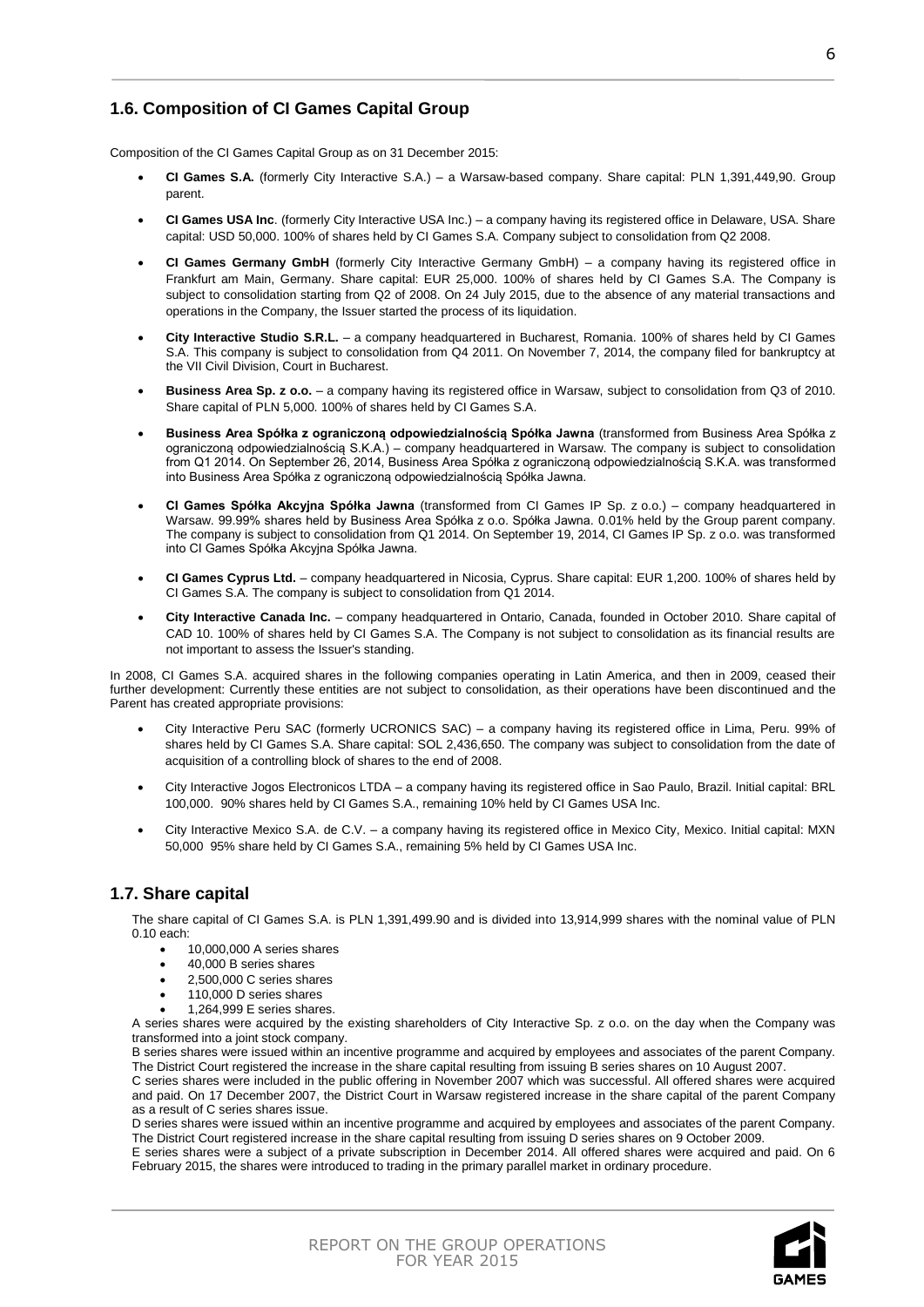There are no securities offering special control rights with respect to the Issuer as under the Articles of Association of CI Games S.A., being the parent company, all issued shares are ordinary bearer shares with identical nominal values and resulting rights and obligations are identical for every shareholder, without any shareholding or personal privilege.

# **1.8. Parent's shareholding structure as at the publication date of this report**

| <b>SHARE CAPITAL - STRUCTURE</b>                       | Number of<br>shares | % of votes |
|--------------------------------------------------------|---------------------|------------|
| Marek Tymiński                                         | 6,366,357           | 45.75%     |
| Other shareholders                                     | 6,775,754           | 48.69%     |
| Towarzystwo Funduszy Inwestycyjnych PZU Spółka Akcyjna | 772,888             | $5.55\%$   |
| All shareholders in aggregate                          | 13,914,999          | 100.00%    |

# **1.9. Own shares**

In the reporting period and as at the year end the Company did not acquire and hold its own shares.

# **1.10. Entity's resources**

The Company's operations are largely based on creative conceptual and intellectual work. The resources required for game production are widely available (computers, servers, Internet connections, specialist software). The Company uses human resources in a flexible way and commissions works from specialists and artists regardless of their nationality or place of abode as required. Many works are carried out on assignment, depending on the project needs and implementation stage. Consequently, the employment structure changes dynamically which is a result and consequence of the strategy adopted.

# **1.11. Bodies of the Parent Company**

| <b>CI Games S.A. Management Board</b><br>Marek Tymiński<br>Adam Pieniacki<br>Łukasz Misiurski<br>Monika Rumianek | President<br>Member<br>Member<br>Member | from $24$ June $2015$<br>from 24 June 2015 |
|------------------------------------------------------------------------------------------------------------------|-----------------------------------------|--------------------------------------------|
| <b>CI Games S.A. Supervisory Board</b>                                                                           |                                         |                                            |
| Krzysztof Sroczyński                                                                                             | Chairman                                | to 6 September 2015                        |
| Lech Tymiński                                                                                                    | Member                                  | to 6 September 2015                        |
| Marek Dworak                                                                                                     | Member                                  | to 6 September 2015                        |
| Grzegorz Leszczyński                                                                                             | Member                                  |                                            |
| <b>Tomasz Litwiniuk</b>                                                                                          | Member                                  |                                            |
| Dasza Gadomska                                                                                                   | Chairwoman                              | from 7 September 2015                      |
| Norbert Biedrzycki                                                                                               | Member                                  | from 7 September 2015                      |
| Mariusz Sawoniewski                                                                                              | Member                                  | from 7 September 2015                      |

# **1.12. Information on Company's shares held by management and supervisory board members**

| <b>Person</b>  | <b>Position</b>                      | As at 31 December<br>2014 | Increase in<br>shareholding<br>during the period<br>from 31.12.2014 to<br>26.02.2016 | Decrease in<br>shareholding<br>during the period<br>from 31.12.2014 to<br>26.02.2016 | As at 26 February<br>2016 |
|----------------|--------------------------------------|---------------------------|--------------------------------------------------------------------------------------|--------------------------------------------------------------------------------------|---------------------------|
| Marek Tymiński | President of the<br>Management Board | 6,356,357                 | 10,000                                                                               |                                                                                      | 6,366,357                 |
| Lech Tymiński  | Member of the<br>Supervisory Board   | 9,565                     |                                                                                      | 9,565                                                                                | $\Omega$                  |

# **1.13. Information on the control system for the employee share programmes**

All shareholders, whose share in the Issuer's share capital exceeded 2% as at the date when the prospectus was approved of, obliged to the parent company, CI Games S.A. that during twelve months after the date of the first listing of the Issuer's shares at GPW they shall not encumber, pledge, except for any pledge for the bank to secure a loan, shall not sell or transfer the ownership title otherwise, and shall not oblige to carry out such activities with respect to all shares or a fraction thereof, in any way, to any person, without a consent for such an activity granted by the parent Company's Supervisory Board. The obligation was to become invalid if the CI Games S.A. share price (closing price at GPW) exceeds the issue price by at least 20%.



| REPORT ON THE GROUP OPERATIONS |
|--------------------------------|
| FOR YEAR 2015                  |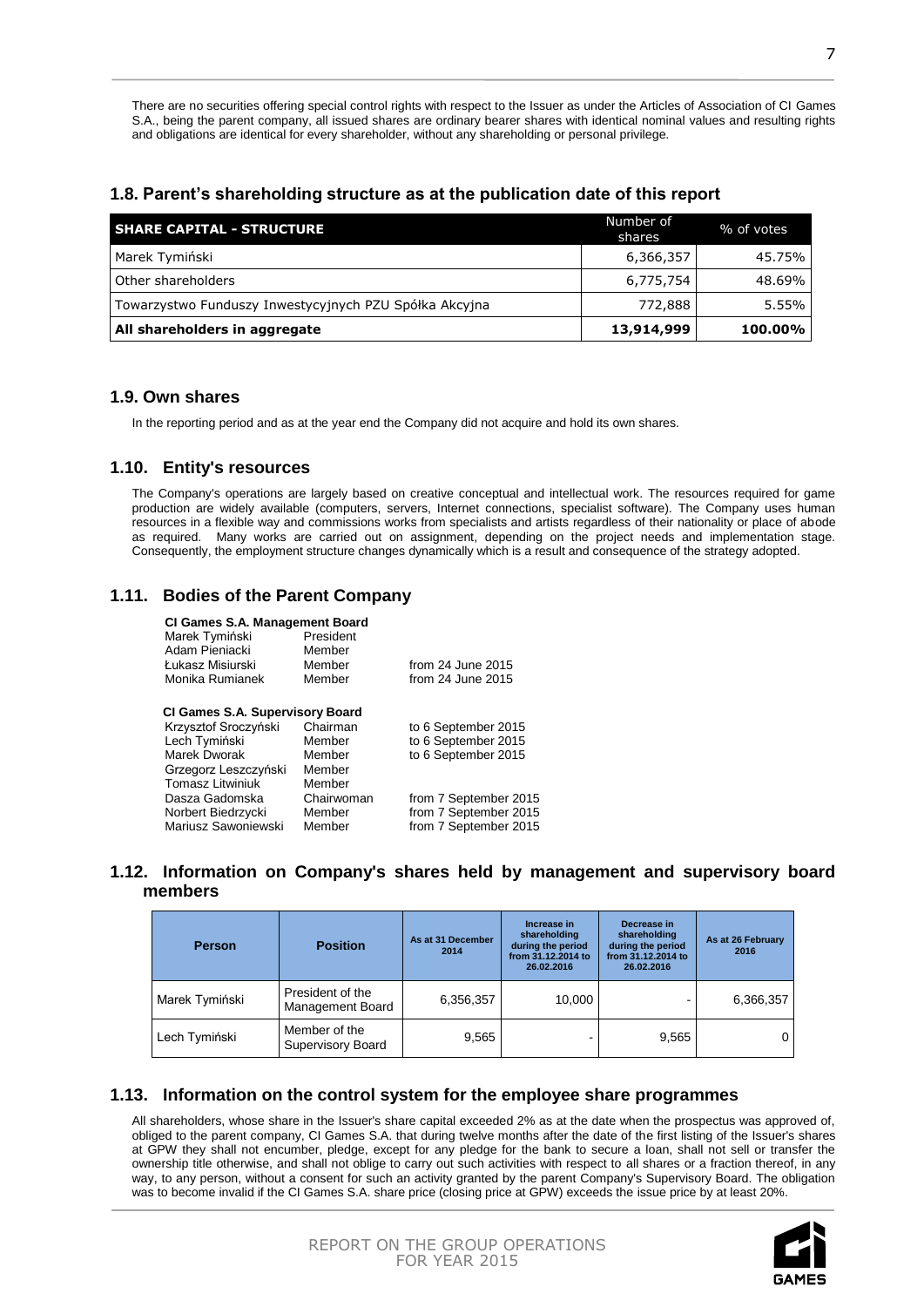programme for its employees and important associates. Those taking the B series shares executed "lock-up" agreements with the parent Company, limiting the transferability of the shares for two or three years. In this way the Issuer's employees or associates, holding 40,000 B series shares of CI Games S.A. altogether, i.e. 100% B series shares of the Issuer, executed agreements with the parent Company, pursuant to which they obliged to exclude transferability of 100% B series shares held by them for 1 year and:

- 70% of B series shares held for one more year for 20,150 shares altogether;

- 90% of B series shares held for two more years for 19,850 shares altogether.

Moreover, some of the incentive programme participants acquired also A series shares bought for PLN 1. The Issuer's employees and associates, holding 35,659 A series shares of CI Games S.A. altogether, made an official statement to exclude transferability of 100% of shares held by them for 1 year and 90% of shares for another two years.

All shares subject to any agreements limiting their transferability, were deposited at brokerage accounts kept by Dom Maklerski IDMSA.

If the employment or cooperation with the shareholder holding the said shares acquired during the incentive programme was terminated, the shares were or are transferred to another person named by the parent Company's Management Board.

On 30 June 2009, 110,000 ordinary D series shares of the parent Company were issued. The shares were acquired by the CI Games S.A. employees for the issue price of PLN 1 per share.

There are no limitations concerning exercise of the voting right resulting from the Issuer's shares acquired within the said incentive programme.

On 28 April 2015 the Ordinary General Meeting of Shareholders adopted a resolution on the conditional increase in the Company initial capital by no more than PLN 50,000.00.

The conditional increase in the initial capital of the Company will take place by issuing no more than 500,000 subscription warrants B series entitling to acquire no more than 500,000 F series shares for the nominal price of PLN 0.10 each and the issue price of PLN 7.02 each. One warrant entitles to acquire one F series share. All warrants were issued at the same time. B series subscription warrants were emitted free of charge; they are dematerialized.

The conditional increase in the Company initial capital was connected with the Incentive Programme for the key employees and associates of the Company, including the Management Board Members. The initial capital increase was accompanied by excluding the right to acquire newly issued shares for the existing shareholders of the Company in whole.

The allotment of B series warrants and F series shares within the Incentive Programme will take place in three stages, each of them connected with the marketing of the new games published by the Company starting from 2016. Pursuant to the authorization by the Ordinary General Meeting of Shareholders, the detailed terms and conditions of the Incentive Programme and the group of its participants for each of the three stages shall be determined by the Company Supervisory Board by way of an appropriate resolution.

On 25 May 2015, pursuant to the authorization of the Ordinary General Meeting of Shareholders on 28 April 2015, the Company Supervisory Board adopted a resolution imposing the Incentive Programme Rules and appointed people eligible to participate in the First Stage of the Incentive Programme, attended by the key employees and associates of the Company, excluding Management Board Members according to the composition as at the date when the said resolution was adopted by the Company Supervisory Board. Within the first stage of the Incentive Programme 115,000 subscription warrants will be issued, allowing in the future for the acquisition of 115,000 series F shares.

### **LOAN LIABILITIES**

On 27 May 2015 CI Games S.A. executed two loan agreements with Powszechna Kasa Oszczędności Bank Polski Spółka Akcyjna: overdraft facility and open-end current loan agreements with the total value of PLN 15,000,000.00 (say: fifteen million PLN). Both agreements have been concluded for the period of two years.

Earlier, on 27 February 2015 the reverse factoring agreement in Alior Bank S.A. expired, while on 31 March 2015 the loan agreement with Bank Spółdzielczy in Ostrów Mazowiecka expired.

### **MANAGEMENT BOARD EXTENSION**

On 24 June 2015 the Company Management Board appointed Mr Łukasz Misiurski and Ms Monika Rumianek to be Company Management Board Members.

### **1.14. Research and development works**

In the game production process it is necessary to implement many unusual and unique solutions concerning intrigue components, artificial intelligence, simulator work, character models, creation of broadly-taken virtual world components.

The Company has implemented a prototype of innovative technology related to antagonists' behaviour and creation of a world for computer games from the first-person perspective ('FPS'), with open world components ('sandbox').

In the future, having obtained subsidies from EU funds, the Company intends to expand works on new R&D projects.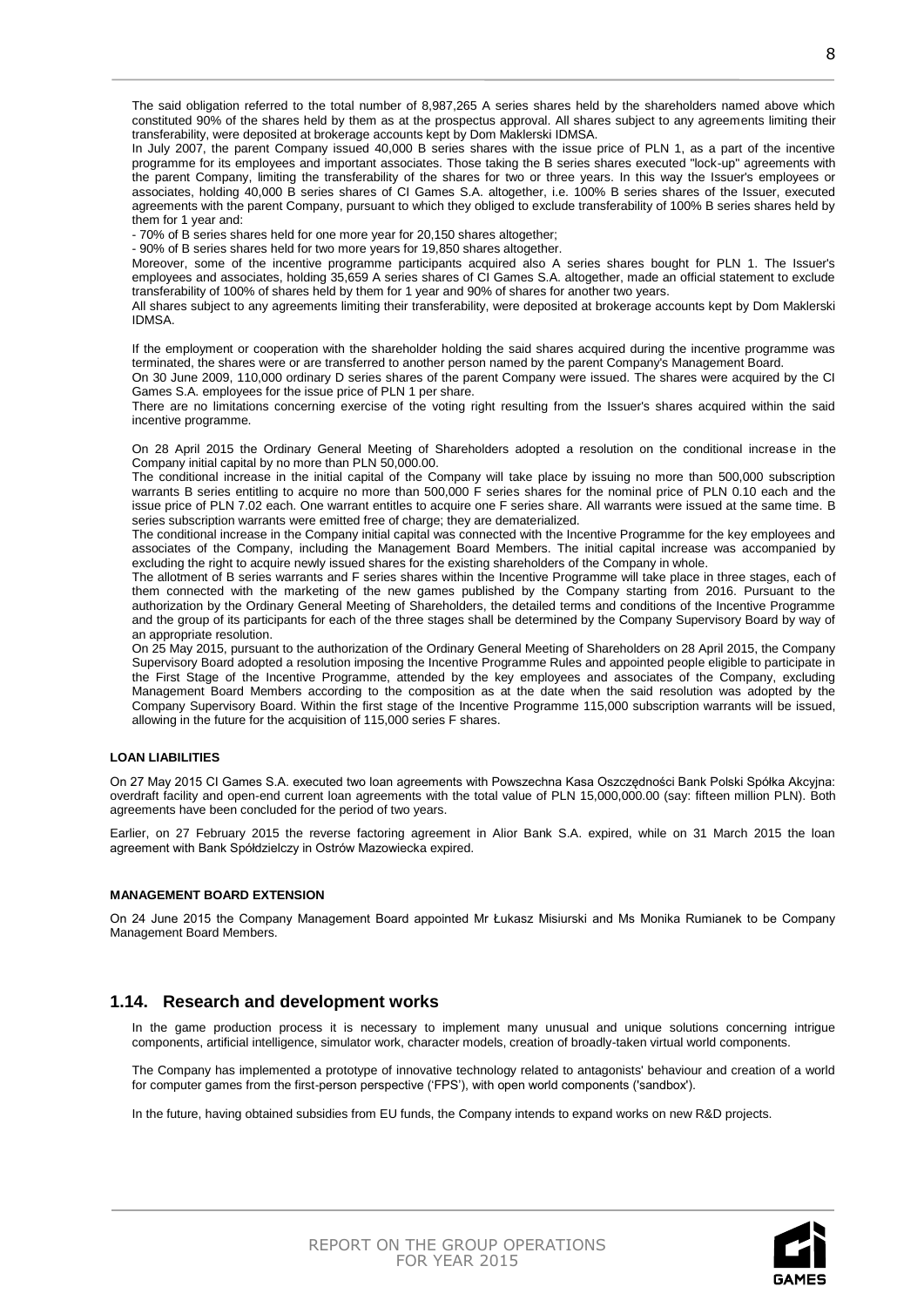# **2. GROUP OBJECTIVES AND RISK**

The objective of the Group operations is to offer high quality entertainment products for consoles, PCs and mobile devices to players worldwide. The operations cover production, publishing and distribution of video games. The company has extensive competence in all above fields thanks to which it can be successful reaching the above objective.

From the perspective of the Group value increase, the Management Board wishes to increase the operations related to the games created both with respect to the projects and marketing activities. The Group achieves its goals also through continuous improvement of particular projects' profitability.

# **2.1. Important Group risk factors and hazards**

In the reporting period the bodies authorised to control and supervise the operations did not detect any violation of legal regulations of significant importance for its situation.

The Issuer's Management Board did not publish any other estimates or forecasts concerning the Group's results other than those presented in this report.

According to the Management Board, there are no significant circumstances pointing to the inability or serious threat to the ability to continue operations by the entity in the foreseeable future.

The Management Board believes there are no serious threats to the continued operations.

### **The most important external risk factors from the Group's perspective are as follows:**

### **Risk related to the macroeconomic situation**

The computer gaming market where CI Games Capital Group operates is characterized by high competitiveness, rapid technological changes and changing consumer interests. An important factor affecting the activity negatively is the macroeconomic fluctuations in particular markets. To reduce the risk, the Group develops its operations globally, carrying out its independent publishing activities on all important global markets. In recent years, the entertainment sector has developed dynamically and it is estimated that the video gaming market value has exceeded the one of the film sector.

### **Competition risk**

The Capital Group operates on the market where the major position is held by companies with strong, established reputation. The Group is using its most important advantages effectively: the experienced team, global distribution network, cost advantage connected with lower profitability threshold when compared to other, much bigger producers. Flat organizational structure, on the other hand, provides an advantage of flexibility and quick operations. Since mid-2015, the Group has developed games solely for the new generation of platforms (Sony PlayStation4®, XboxOne®) and PCs, offering high trading potential.

### **Trend change risk**

CI Games Capital Group operates in the area of new technologies and virtual entertainment where the product life cycle is relatively short. It is impossible to exclude the risk of the emergence of new solutions which may cause the offered products are no longer attractive and fail to generate the desired earnings. To reduce the risk, the Group adopted the strategy of following the trends and offering verified products, recognized by buyers, on the market. The trend setting strategy would be more expensive and risky.

The main activities of the Group in this direction are based on regular monitoring of the market with respect to the development of new technologies (e.g. 3D) and entering segments created by the newly-created consoles, mobile devices and the Internet. The number of projects implemented ensures a versatile offer and reduces market risk.

#### **Risk of amended legal and tax regulations**

The Issuer's activity can be threatened by very frequent amendments to the legal and tax regulations in Poland and worldwide. This refers to the regulations and interpretations of regulations related to the intellectual property protection, capital market, labour and social security law, tax law or commercial law regulations. In some countries, the subject of prohibiting the marketing of video games with violence is recurring frequently. There is a risk of amending the regulations in some states where the Capital Group offers its products which could adversely affect the Group results.

The Group has carried out action to eliminate the risk by cooperating with specialized legal offices worldwide and product third party liability insurance for the entire publication catalogue.

### **FX risk**

In 2015, most revenues of the Capital Group were generated in two currencies: EUR and USD. The parent company protects itself from the FX risk by contracting liabilities in those currencies.

### **The risks factors related directly to the Group activity include:**

#### **Risk related to losing key employees**

The Group success largely depends on the knowledge and expertise of the employees. This is characteristic of video game producers, for whom the intellectual values are of key importance. It is difficult to hire qualified specialists in this sector. The recruitment of new workers entails their onboarding which causes lower efficiency of work for some time.

#### **Risk related to losing key customers**

The commercial activity is based on the developed retail chain channels in Poland and close cooperation with foreign distributors headquartered worldwide. There is a risk that the distribution agreement can be dissolved or bankruptcy declared for companies being formal buyers of goods and for whom the Group is a creditor. To minimize the possibility of losses, the Parent Company has subsidiaries on all the most important markets, such as e.g. U.S., the tasks of which are to expand the distribution opportunities and cooperate with the distributors closely.

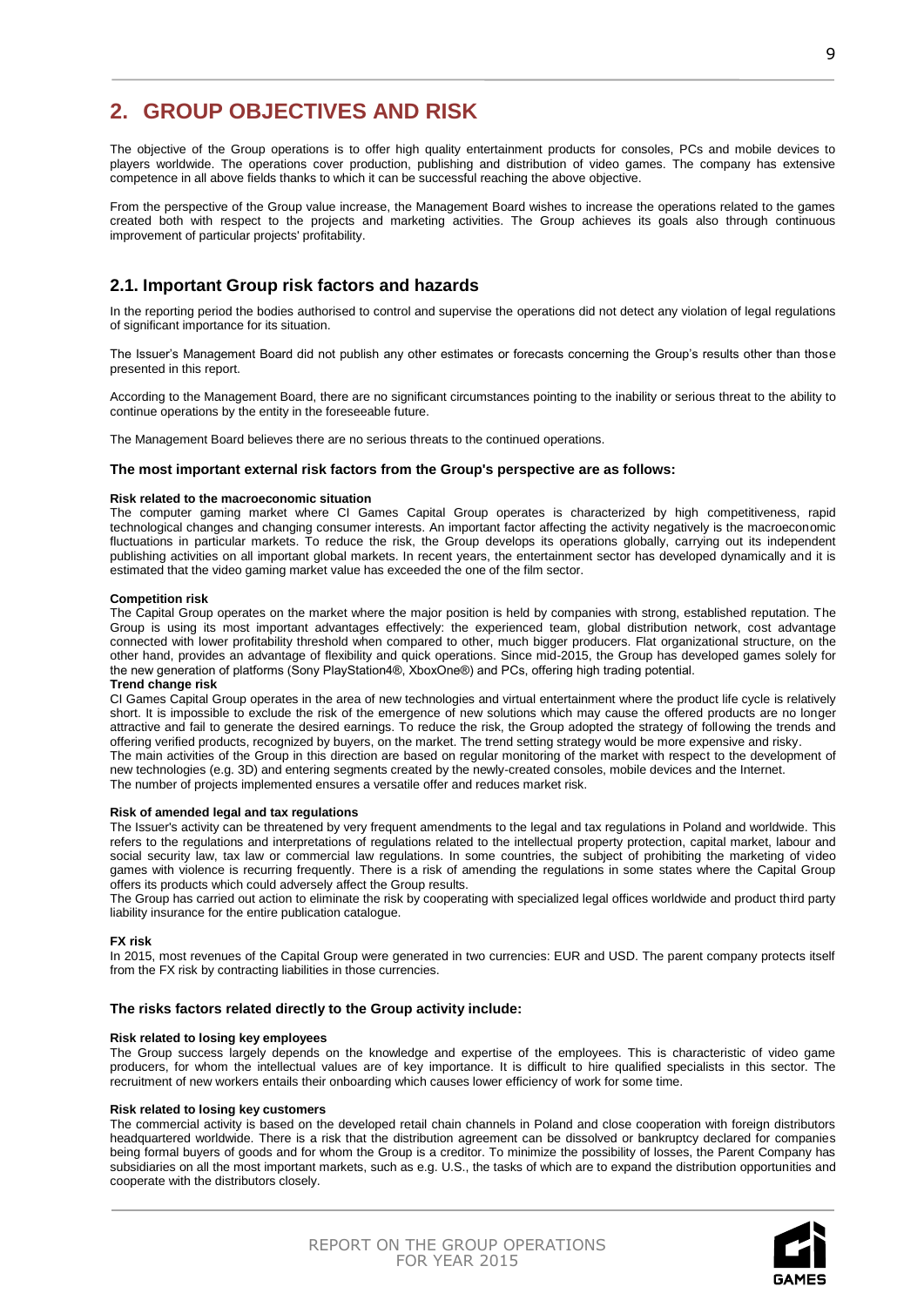### **Supplier-related risk**

One of the supplier-related risk categories is the introduction of titles to specific console platforms and cooperation with their owners during their certification process. The failure to obtain a certificate and the potential likelihood of terminating publishing agreements for consoles are the two major risk components which actually exist and can affect the Capital Group financial results. It should, however, be stressed that the Issuer makes effort to carry out and satisfy all the liabilities stemming from the agreements between those entities and the Issuer and their subsidiaries. The payments related to publishing console games are the major amount of the trade payables of the Group in the reporting period and are made in due time.

#### **Risk related to the development plan implementation**

The growing costs of game production can cause increased demand for external financing. CI Games S.A. parent company is able to obtain financing from the financial sector - if it becomes necessary to finance other projects.

#### **Risk related to the offered products**

The video gaming market is stimulated by expectations related to new products' release. There is a risk that some products will be finished later than planned. This can negatively affect the generated cash flows and financial result in particular periods.

The external factors likely to postpone the new release date are connected with the determination of time required to complete the game production process to ensure it meets quality requirements. Issuing a game not meeting high standards adopted by the Group could adversely affect the earnings from the sales of a specific product, but also impair its image.

An external factor likely to affect the decision to postpone the release is the market situation as it is an important aspect of the decision-making process to issue the game when the competition of other products is the lowest. Another important factor is the suppliers' delay to prepare the ordered game components in time.

Postponing the release date is frequently connected with a marketing aspect of a 'long-awaited game' which contributes to building the product image.

Another aspect is the risk of making a claim concerning copyright to the games, their components, logos or registered names for particular products vis-a-vis some company belonging to the Capital Group. Especially the activity in the U.S. is exposed to such a risk due to the stricter legislation. To avoid losses on these grounds, the Capital Group uses the support of legal offices specializing in the intellectual property protection and registers the trademarks for its products. Making such an application to protect the trademarks in the entire European Union and other countries worldwide, it is necessary to verify its presence on particular markets and assess the risk of violating third party copyright.

#### **Liquidity risk**

The Capital Group is exposed to high liquidity risk. To protect against the buyers' insolvency risk, their financial standing is analyzed and the receivables inflow is constantly monitored. The parent company is able to obtain financial resources in the form of a bank debt or issuance of bonds.

### **Risk of mistaken estimation of the number of copies and future sales**

Production, publication and distribution of products requires estimation of the future value of selling own or licensed products before the market release date. In practice, there are significant differences between specific products with respect to the number of pieces sold and their ability to generate revenue. Based on its long experience, the Group estimates the commercial potential of every new title but is not able to eliminate the risk of mistaken estimation of the number of copies and future sales.

### **Risk of delays in game production**

Postponements and delays of computer game releases are a standard phenomenon on the gaming market. Computer game production is a complex and costly process, based largely on creative and artistic works, resulting in the risk of mistaken estimation of the work schedule for a given title, risk of technical problems related to the software layer (e.g. the game not meeting quality requirements or not operating properly), absent or insufficient funds.

### **Risk related to producing games for consoles, smartphones and tablets**

Production of games for consoles and iOS devices requires the certification process to be completed with the platform owner. There is a risk that cooperation with the platform owner can be terminated, the delays happen or that the produced game does not obtain the certificate which is likely to postpone the release. The Group starts operations in the mobile game sector and risks related to the new market are minimised by selecting partners experienced in this market sector.

# **2.2. Evaluation of the investment project feasibility.**

CI Games Capital Group is able to finance investment projects. In financial year 2016, the Group intends to maintain the existing investment level. To finance investment projects, it shall use its own resources and the ones obtained from the banking or financial sector.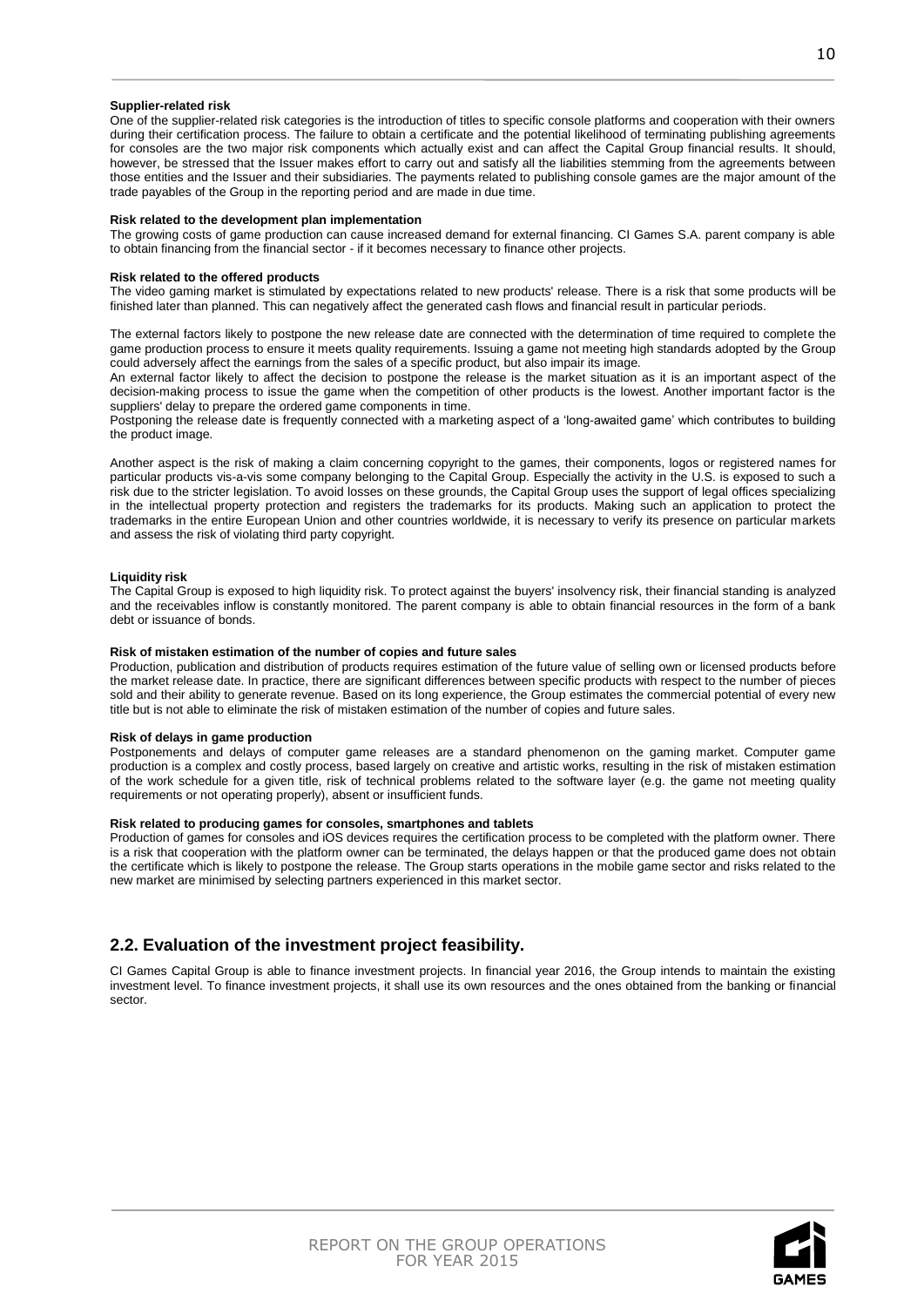# **3. OPERATION RESULTS AND FINANCIAL STANDING**

# **3.1. Description of material achievements or failures of the Group in 2015, as well as events affecting financial results**

### **Credit agreement execution**

On 27 May 2015 CI Games S.A. executed two loan agreements with Powszechna Kasa Oszczędności Bank Polski Spółka Akcyjna: overdraft facility and open-end current loan agreements with the total value of PLN 15,000,000.00 (say: fifteen million PLN). Both agreements have been concluded for the period of two years.

### **MANAGEMENT BOARD EXTENSION**

On 24 June 2015 the Company Management Board appointed Mr Łukasz Misiurski and Ms Monika Rumianek to be Company Management Board Members.

### **General Meeting of Shareholders of CI Games S.A.**

On 28 April 2015, an Ordinary General Meeting of Shareholders of CI Games S.A. was held, when the following resolutions were adopted:

- No. 1/2016 concerning election of the Chairman of the Ordinary General Meeting of Shareholders
- No. 2/2016 concerning abandonment of appointing the Tellers
- No. 3/2016 on approval of the meeting agenda
- No. 4/2016 on approving of the Management Board's report on CI Games S.A. operations for financial year 2014
- No. 5/2016 on approving of the financial statement of CI Games S.A. for financial year 2014
- No. 6/2015 on approving of the Parent Company's Management Board report on the operations of CI Games Capital Group for 2014
- No. 7/2015 on approving of the consolidated financial statement of CI Games Capital Group for 2014
- No. 8/2015 on approving of the Supervisory Board's report on operations for 2014
- No. 9/2015 on the distribution of Company's profits earned in 2014
- No. 10/2015 on granting discharge to the Management Board President for performance of his obligations in 2014 (M.Tymiński)
- No. 11/2015 on granting discharge to the Management Board Member for performance of his obligations in 2014 (A.Pieniacki)
- No. 12/2015 on granting discharge to the Supervisory Board Chairman for performance of his obligations in 2014 (K. Sroczyński)
- No. 13/2015 on granting discharge to the Supervisory Board Member for performance of his obligations in 2014 (M. Dworak)
- No. 14/2015 on granting discharge to the Supervisory Board Member for performance of his obligations in 2014 (L. Tymiński)
- No. 15/2015 on granting discharge to the Supervisory Board Member for performance of his obligations in 2014 (T. Litwiniuk)
- No. 16/2015 on granting discharge to the Supervisory Board Member for performance of his obligations in 2014 (G. Leszczyński)
- No. 17/2015 on the incentive programme, issue of subscription warrants, conditional increase in the share capital and excluding the right of the existing shareholders to acquire subscription warrants and shares issued within the conditional increase in the share capital, and also to apply for permitting the shares issued within the conditional increase in the share capital for trading on the regulated market and their dematerialization and amendment to the Articles of Association.

# **3.2. FX rates**

Balance sheet data were translated using the average exchange rate published by the National Bank of Poland as at the end of the reporting period:

- as at 31 Dec. 2014 PLN/EUR 4.2623,
- as at 31 Dec. 2015 PLN/EUR 4.2615.,

Items in the statement of profit and loss and statement of cash flows were translated according to the average exchange rate calculated as the arithmetical average of exchange rates announced by the National Bank of Poland as at the last day of the month in a given period.

- for 2014 PLN/EUR 4.1893,
- for 2015 PLN/EUR 4.1848.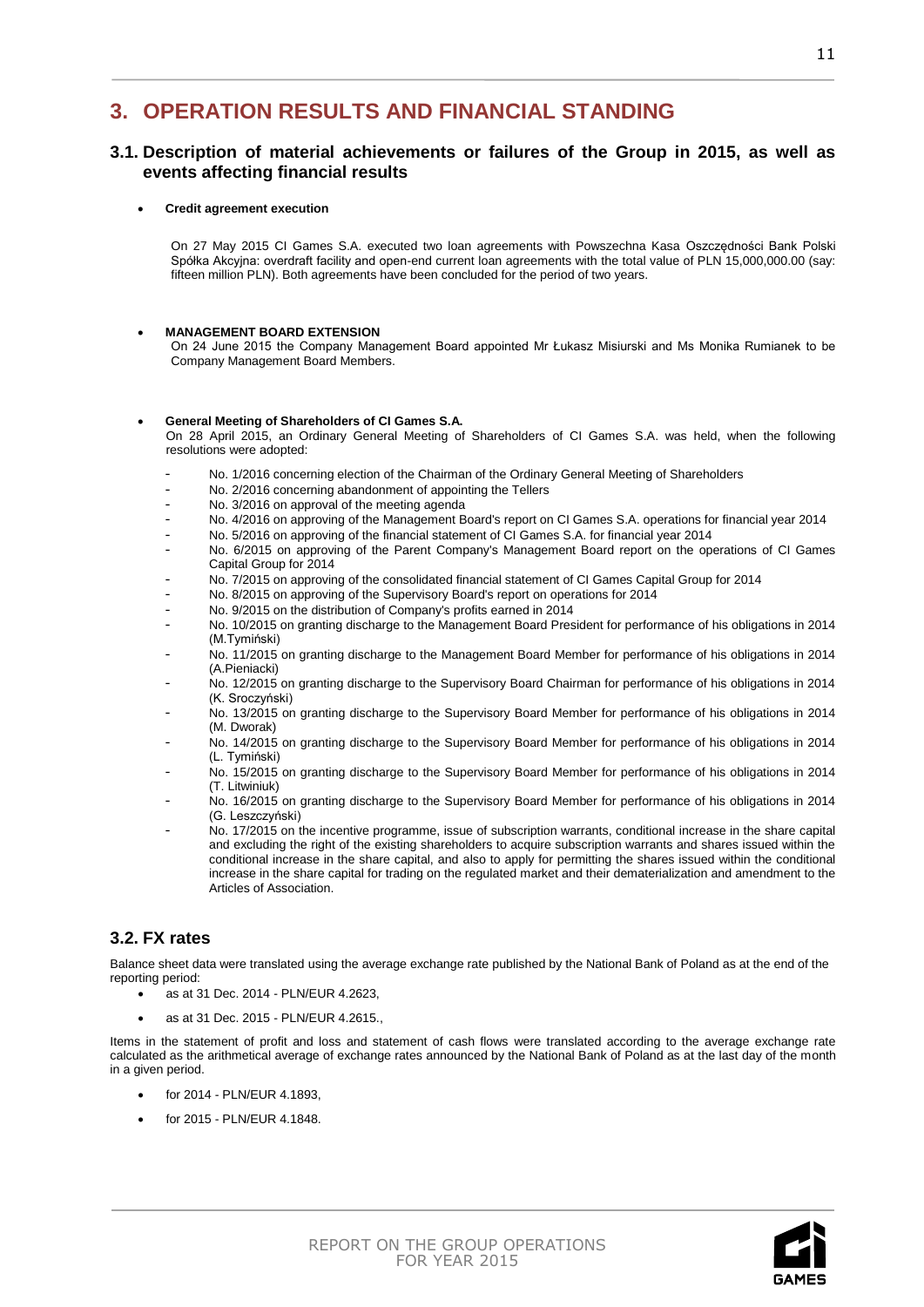# **3.3. Financial highlights**

|                                              | 2015                   |                        | 2014                   |                        |
|----------------------------------------------|------------------------|------------------------|------------------------|------------------------|
| <b>STATEMENT OF PROFIT AND LOSS</b>          | <b>PLN</b><br>thousand | <b>EUR</b><br>thousand | <b>PLN</b><br>thousand | <b>EUR</b><br>thousand |
|                                              |                        |                        |                        |                        |
| Net revenue from sales                       | 25,019                 | 5,979                  | 109,021                | 26,024                 |
| Profit / (Loss) from operating activities    | $-9,001$               | $-2,151$               | 2,411                  | 576                    |
| Gross profit / (loss)                        | $-8,065$               | $-1,927$               | 2.314                  | 552                    |
| Net profit / (loss)                          | $-7,860$               | $-1,878$               | 2,084                  | 497                    |
| Profit (loss) per ordinary share (PLN/share) | $-0.56$                | $-0.13$                | 0.15                   | 0.04                   |

Net trading receivables of the Group reached PLN 25 million that is were 84 million lower than in 2014. The major factor affecting the sales results in the period was the absence of new releases.

The selling profit was PLN 6.5 million whereas the operating activities resulted in a loss of PLN 9 million. The factors affecting profitability of the Group operating activities were described in section 3.4 of this report.

In 2015, the net loss of the Group was PLN 7.86 million which results from the absence of newly released games in 2015.

|                                     | 31.12.2015             |                        | 31.12.2014             |                        |
|-------------------------------------|------------------------|------------------------|------------------------|------------------------|
| <b>BALANCE SHEET</b>                | <b>PLN</b><br>thousand | <b>EUR</b><br>thousand | <b>PLN</b><br>thousand | <b>EUR</b><br>thousand |
| Non-current assets                  | 71,396                 | 16,754                 | 56,997                 | 13,372                 |
| <b>Current assets</b>               | 19,282                 | 4,525                  | 42,261                 | 9,915                  |
| <b>Total assets</b>                 | 90,678                 | 21,278                 | 99,258                 | 23,287                 |
| Equity                              | 75,227                 | 17,653                 | 83,041                 | 19,483                 |
| Share capital                       | 1,391                  | 326                    | 1,391                  | 326                    |
| <b>Liabilities</b>                  | 15,451                 | 3,626                  | 16,217                 | 3,805                  |
| Non-current liabilities             | 2,748                  | 645                    | 4,468                  | 1,048                  |
| Short-term liabilities              | 12,703                 | 2,981                  | 11,749                 | 2,756                  |
| <b>Total equity and liabilities</b> | 90,678                 | 21,278                 | 99,258                 | 23,287                 |

The balance sheet total of CI Games Capital Group as at 31 December 2015 was PLN 91 million that is 9% less than on 31 December 2014.

The fixed assets in the balance sheet as at 31 December 2015 were PLN 71 million that is 25% less than on 31 December 2014.

The increase in fixed assets results primarily from the investment outlays for SNIPER GHOST WARRIOR 3 game.

The Group current assets reached PLN 19 million as at 31 December 2015 and decreased by 54% when compared to the situation as at the end of December 2014 which resulted primarily from the receivables paid by the distributors.

The Group equity as at 31 December 2015 was PLN 75.2 million (83% of the balance sheet total) which means 9% decrease when compared to 31 December 2014. The equity decrease results from the loss in 2015.

The Group liabilities as at the balance sheet date reached PLN 15.5 million and fell PLN 0.8 million when compared to the end of 2014 which resulted from the decrease in the trade payables and deferred income tax provision.

|                                          | 2015                   |                        | 2014                   |                        |
|------------------------------------------|------------------------|------------------------|------------------------|------------------------|
| <b>STATEMENT OF CASH FLOWS</b>           | <b>PLN</b><br>thousand | <b>EUR</b><br>thousand | <b>PLN</b><br>thousand | <b>EUR</b><br>thousand |
| Net cash flows from operating activities | 18,296                 | 4.372                  | 31,891                 | 7,613                  |
| Net cash flows from investing activities | $-26,257$              | -6.274                 | $-27.410$              | $-6,543$               |

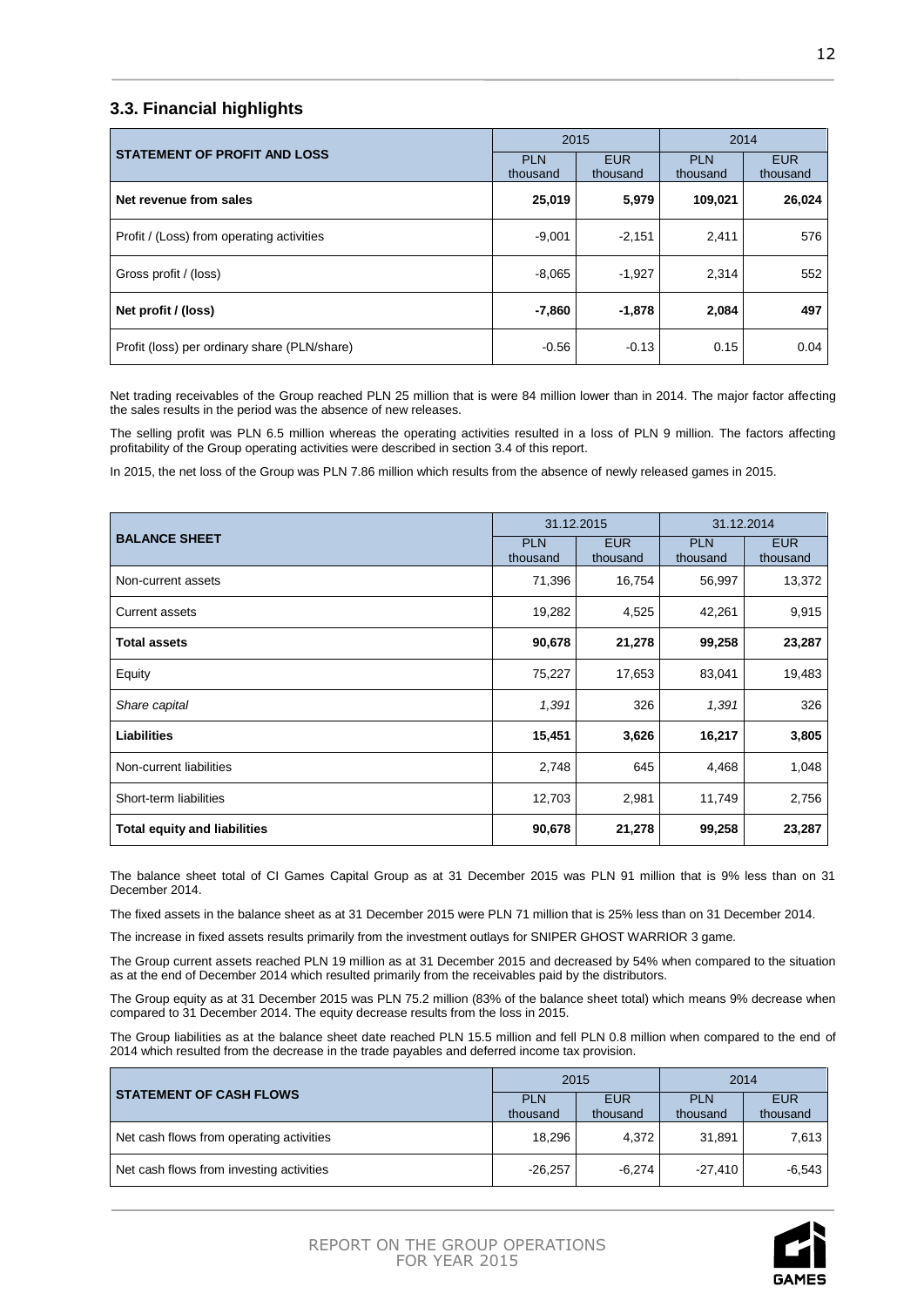| Net cash flows from financing activities | 5,635    | 1,347  | $-6,180$ | $-1.475$ |
|------------------------------------------|----------|--------|----------|----------|
| Net cash flows                           | $-2,326$ | $-555$ | $-1.699$ | -405     |

The Group started 2015 with cash amounting to PLN 9.5 million.

Net cash flow on operating activity was negative and reached PLN 18 million. The cash flow was most affected by the receivables paid by the distributors.

Net cash flow on investment activity was negative and reached PLN 26 million. They were related primarily to expenditure connected with financing works on SNIPER GHOST WARRIOR 3 game.

Net cash flows on financial activities were positive. They reached PLN 5.6 million and resulted primarily from the bank loan.

Cash as at the end of the reporting period reached PLN 8.5 million.

# **3.4. Net profit margin**

| <b>Item</b>                       | unit | 2015     | 2014  |
|-----------------------------------|------|----------|-------|
| Return on sales                   | $\%$ | 26.1%    | 19.0% |
| <b>EBITDA</b> profitability       | %    | 7.1%     | 44.4% |
| Return on EBIT operating activity | %    | $-36.0%$ | 1.2%  |
| Gross return                      | %    | $-32.2%$ | 1.1%  |
| Net return                        | %    | $-31.4%$ | 1.0%  |
| Return on assets (ROA)            | %    | $-8.7%$  | 1.0%  |
| Return on equity (ROE)            | %    | $-10.4%$ | 1.3%  |

In 2015, the return on sales reached 26.1%, i.e. grew by 7 percentage points when compared to the previous year which results from significant share of digital sales in the sale structure.

# **3.5. Asset structure**

| <b>Item</b>                         | unit | 2015    | 2014  |
|-------------------------------------|------|---------|-------|
| Intangible assets / Assets          | %    | 50.7%   | 29.8% |
| Tangible fixed assets / Assets      | %    | 1.1%    | 1.3%  |
| Net trade receivables / Assets      | %    | 6.2%    | 24.6% |
| Inventory / Assets                  | %    | 4.8%    | 3.0%  |
| Short-term investments / Assets     | %    | $0.0\%$ | 0.2%  |
| Cash and cash equivalents / Assets  | %    | 7.9%    | 8.7%  |
| Deferred income tax assets / Assets | %    | 27.0%   | 25.9% |
| Other assets / Assets               | %    | 2.3%    | 6.4%  |

The structure of assets as at the end of 2015 (similar to previous years) is predominated by intangible assets comprising primarily expenditure for R&D works related to new game creation. As at 31 December 2015, this item is 50.7% of the Capital Group assets. The second important component is the deferred tax assets (27% of the balance sheet total).

# **3.6. Turnover ratio**

| <b>Item</b>              | unit     | 2015 | 2014 |
|--------------------------|----------|------|------|
| Asset turnover ratio     | Turnover | 0.3  | 1.0  |
| Inventory turnover ratio | number   | 5.8  | 33.0 |
| Debtors ratio            | Number   | 83   | 91   |
| Payback period           | of days  | 67   | 47   |

**Indicator calculation rules**

Asset turnover ratio **=** revenue from sale/assets

Inventory turnover ratio **=** revenue from sale/inventory as at the period end

Debtors ratio **= (**trade and other receivables / revenue from sale**)** \* number of days in the period

Payback period **= (**trade payables / revenue from sale**)** \* number of days in the period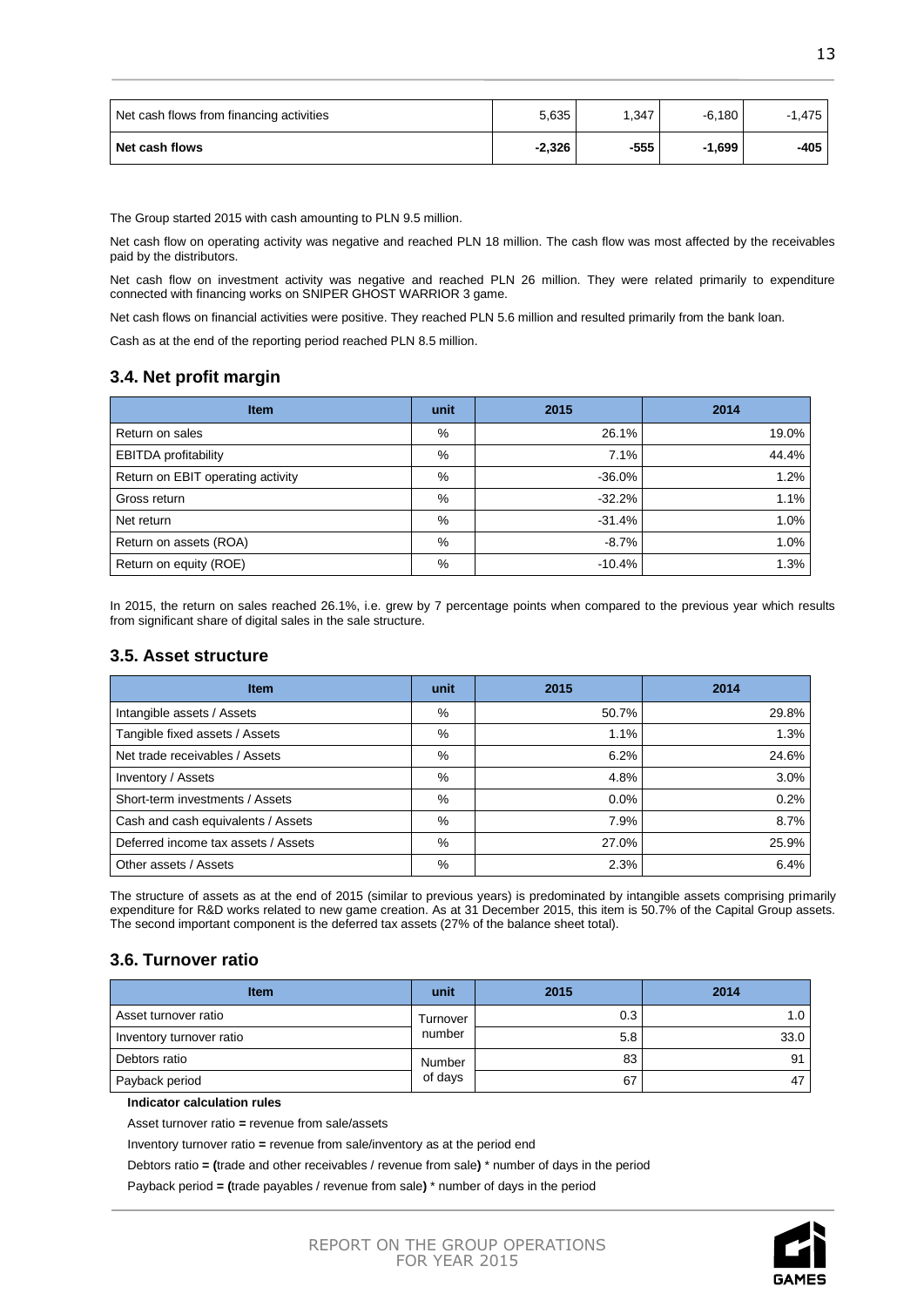In 2015, the inventory turnover ratio fell by 5.8 days which results from the absence of new releases in 2015 and low inventory. The debtors ratio of 83 days results from the sale structure (high share of digital sale) and the model employed by Valve, Sony and Microsoft to settle the sale. The absence of new releases affected also the payback period, reaching 67 days.

# **3.7. Debt ratios**

| <b>Item</b>            | 2015 | 2014  |
|------------------------|------|-------|
| General debt ratio     | 0.17 | 0.19  |
| Debt to equity ratio   | 0.21 | 0.23  |
| Equity to assets ratio | 1.09 | 1.39  |
| Short-term debt ratio  | 0.14 | 0.14  |
| Long-term debt ratio   | 0.03 | 0.045 |

### **Indicator calculation rules**

General debt ratio**= (**short-term liabilities **+** long-term liabilities**) /** total liabilities

Debt to equity ratio **= (**short-term liabilities **+** long-term liabilities**) /** equity

Equity to assets ratio **= (**equity **+** long-term liabilities**) /** fixed assets

Short-term debt ratio **=** short-term liabilities **/** total liabilities

Long-term debt ratio **=** long-term liabilities **/** total liabilities

The debt ratios are lower than in the previous year. This results from the conscious financial policy aimed at optimising working capital.

# **3.8. Liquidity ratios**

| <b>Item</b>   | 2015 | 2014 |
|---------------|------|------|
| Current ratio | 1.52 | 2.72 |
| Quick ratio   | 1.18 | 2.51 |
| Acid ratio    | 0.57 | 0.62 |

### **Indicator calculation rules**

Current ratio **=** current assets **/** short-term liabilities

Quick ratio **= (**current assets - inventory**) /** short-term liabilities

Acid ratio **=** cash and cash equivalents **/** short-term liabilities

As there were no new releases in 2015 (lower sale) and it was necessary to finance SNIPER GHOST WARRIOR 3 game, the quick ratio and current ratio decreased when compared to 2014, but they remain on a safe level (>1).

# **3.9. Financing structure**

| <b>Item</b>            | unit | 2015  | 2014  |
|------------------------|------|-------|-------|
| Equity                 | %    | 83.0% | 81.4% |
| Long-term liabilities  | %    | 3.0%  | 4.5%  |
| Short-term liabilities | %    | 14.0% | 14.1% |

The Capital Group, just like in previous years, finances its operations based on its equity, being 83% of the total liabilities in its financial structure.

All performance indicators and the ratios related to the financial and material standing prove a good situation of the Capital Group and offer stable grounds for further development and achieving strategic goals of the Group. According to the parent Company Management Board, there are no circumstances revealing any threat for continued operations and lost liquidity of the Group and, consequently, payables payment in the ordinary course of business activity.

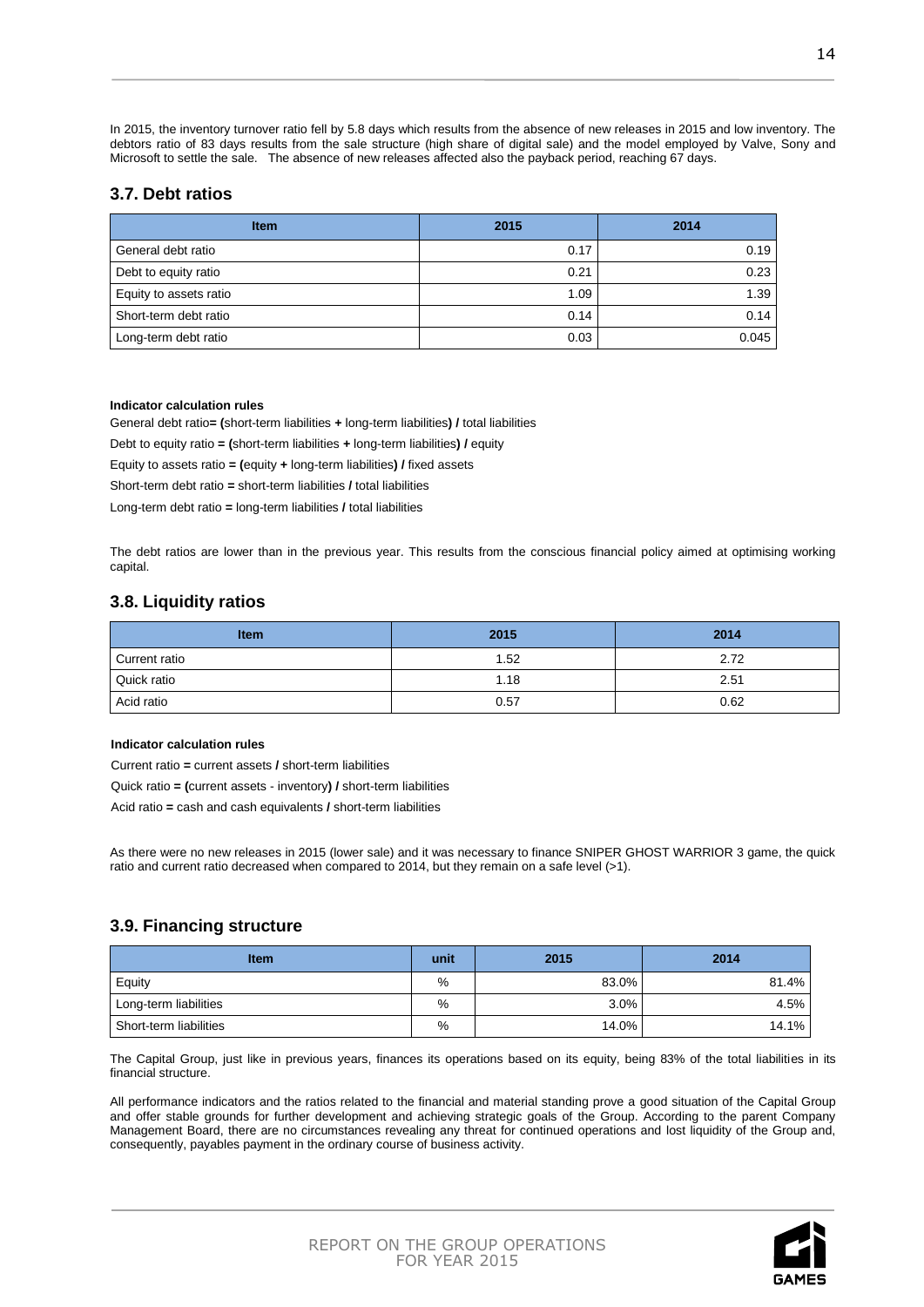# **3.10. Information on product sale**

The CI Games Capital Group operates in the global video game development and publishing market. The Group attaches much importance to selling finished media with computer software by means of distribution, though in certain cases it sells license to distribute the software in a specific region and time.

The structure of revenue from sale, obtained by the Group in 201- 2015, by the type of product offered, was as followed in terms of value:

Structure of revenue from sale, based on values (data in thousand PLN)

| Revenue                | 2015   | % share | 2014    | % share | 2015/2014 |
|------------------------|--------|---------|---------|---------|-----------|
| Own products           | 8,080  | 32%     | 80,911  | 74%     | 10%       |
| Licenses               | 108    | $0\%$   | 1,948   | 2%      | 6%        |
| Online (digital) sales | 16,463 | 66%     | 26,136  | 24%     | 63%       |
| Other sales            | 368    | $1\%$   | 26      | $0\%$   | 1435%     |
| <b>Total</b>           | 25,019 | 100%    | 109,020 | 100%    | 23%       |

In 2015, the highest sale growth dynamics was recorded in the digital sale sector which results from the absence of any new release in 2015. Online/digital sale (game upload from the distributor's website) is the most profitable sale channel for the Group and the Company and does not require any financial outlays for the physical production of media.

| Structure of revenue from sale in quantitative terms |  |  |  |
|------------------------------------------------------|--|--|--|
|------------------------------------------------------|--|--|--|

| Revenue                | 2015    | % share | 2014      | % share     | 2015/2014 |
|------------------------|---------|---------|-----------|-------------|-----------|
| Own products           | 269,101 | 31%     | 843,347   | 46%         | 32%       |
| Licenses               | 160,014 | 18%     | 323,154   | 18%         | 50%       |
| Online (digital) sales | 442,453 | 51%     | 648,709   | 36%         | 68%       |
| Other sales            | 330     | $0\%$   | 6,598     | $0\%$       | 5%        |
| <b>Total</b>           | 871,898 | 100%    | 1,821,808 | <b>100%</b> | 48%       |

# **3.11. Information about markets, indicating dependence on customers and suppliers**

In 2015, the share of foreign sale in total revenues of the Group consolidated and reached 99%. The largest market for the Group is U.S. and the Company's products are distributed in 72 countries worldwide.

Share of import in the revenues from sale in 2015–2014 data in thousand PLN

| -----        |        |         |  |
|--------------|--------|---------|--|
| <b>Sale</b>  | 2015   | 2014    |  |
| Abroad       | 24,797 | 105,624 |  |
| Share        | 99%    | 97%     |  |
| Country      | 222    | 3,397   |  |
| Share        | $1\%$  | 3%      |  |
| <b>Total</b> | 25,019 | 109,020 |  |

Quantitatively, the share of export was 99.96% and grew by 1 percentage point when compared to 2014.

| <b>Sale</b> | 2015    | 2014      |
|-------------|---------|-----------|
| Abroad      | 871,568 | 1,750,869 |
| Share       | 99.96%  | 96%       |
| Country     | 330     | 70,939    |
| Share       | 0.04%   | 4%        |
| Total       | 871,898 | 1,821,808 |

The customers whose share in the Group sale exceeded 5% in 2015, include Valve Corporation, Sony and Microsoft. The other vendors did not exceed the selected materiality level.

The list below presents suppliers whose share in the Group purchase exceeded 10% in 2015: Microsoft Ireland Operations Ltd, Sony DADC USA INC, Sony DADC Austria AG CZECHY, Sony DADC Austria AG. The other suppliers did not exceed the selected materiality level.

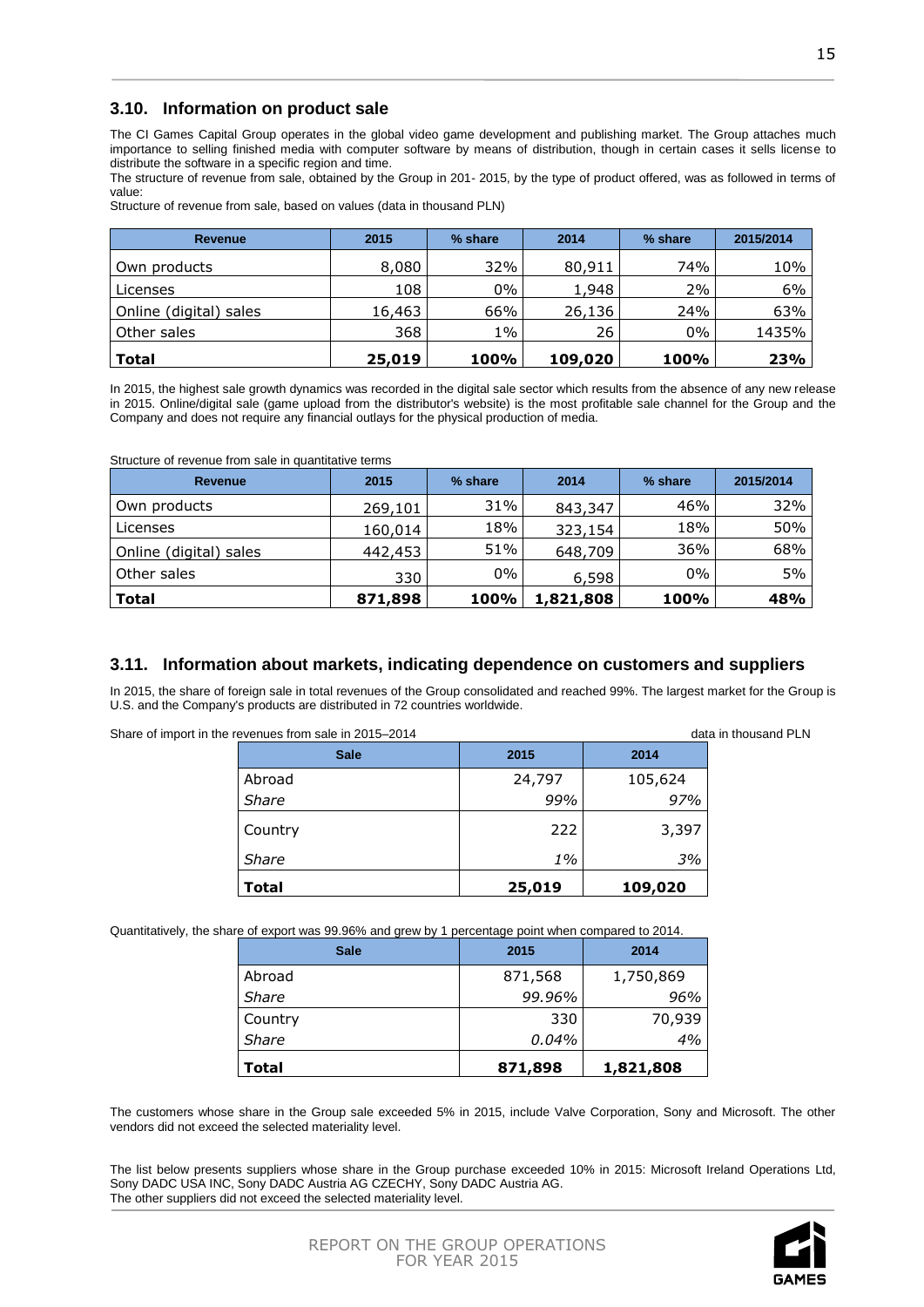# **3.12. Information on agreements significant for the business activity of CI Games Capital Group.**

### **1. Agreements significant for the business activity:**

On 11 September 2015, the Management Board of CI Games S.A. informed it received a signed distribution agreement, executed with Koch Media GmbH, the subject of which was the distribution of 'Sniper Ghost Warrior 3' in the following countries: Germany, France, Spain, Great Britain, Ireland, Italy, Sweden, Norway, Iceland, Finland, Denmark, the Netherlands, Belgium, Luxembourg, Austria and Portugal.

On September 15, 2015 the Management Board of CI Games S.A. informed that the Company entered into a distribution agreement with the QV Software with its registered office in Australia. The subject of the agreement is the distribution of the game 'Sniper Ghost Warrior3' in the territory of Australia and New Zealand.

# **2. Insurance agreements**

| <b>Insurer's name</b>           | <b>Subject and scope of insurance</b>                                                | <b>Insurance</b><br>period   | <b>Insurance sum</b> |
|---------------------------------|--------------------------------------------------------------------------------------|------------------------------|----------------------|
| AIG Europe Limited              | Third party liability insurance of the<br>Company's Management Board                 | $07.11.2014 -$<br>06.11.2015 | PLN 60,000,000       |
| AIG Europe Limited              | Third party liability insurance of the<br>Company's Management Board                 | $07.01.2015 -$<br>06.11.2016 | PLN 60,000,000       |
| AIG Europe Limited              | Third party liability insurance - related to<br>product liability                    | 05.05.2014 -<br>04.05.2015   | USD 3,000,000        |
| AIG Europe Limited              | Third party liability insurance for the<br>business activity and property held       | $05.05.2015 -$<br>04.05.2016 | USD 3,000,000        |
| AIG Europe Limited              | Third party liability insurance - related to<br>product liability                    | 10.06.2014 -<br>09.06.2015   | USD 2,000,000        |
| AIG Europe Limited              | Third party liability insurance - related to<br>product liability                    | $10.06.2015 -$<br>09.06.2016 | USD 2.000.000        |
| ERGO Hestia S.A.                | Insurance related to equipment and devices,<br>current assets and investment outlays | 15.09.2014 -<br>14.09.2015   | PLN 5,436,092        |
| ERGO Hestia S.A.                | Insurance related to equipment and devices,<br>current assets and investment outlays | 15.09.2015 -<br>14.09.2016   | PLN 1,846,844        |
| ERGO Hestia S.A.                | Third party liability insurance related to<br>business activity or property use      | 12.03.2014 -<br>11.03.2015   | EUR 100,000          |
| Scottsdale Insurance<br>Company | Third party liability insurance of the<br>Company's Management Board                 | 26.01.2014 -<br>26.01.2015   | USD 2,000,000        |
| Swett & Crawford                | Third party liability insurance of the<br>Company's Management Board                 | 26.01.2015 -<br>26.01.2016   | 60 000 000 zł        |

In the reporting period, CI Games Capital Group had the following insurance agreements:

Moreover, the Group had third-party liability and Auto-Casco insurance policies for four passenger cars owned.

### **3. Agreements executed by and between shareholders**

The Management Board of CI Games S.A. is not aware of any agreements between the shareholders of the parent Company in 2015.

**3.13. The agreements between the Issuer and the management, providing for compensation if they resign or are dismissed from their position without important grounds or if their dismissal or revocation takes place because of the Issuer's merger through acquisition**

No such agreements were executed.

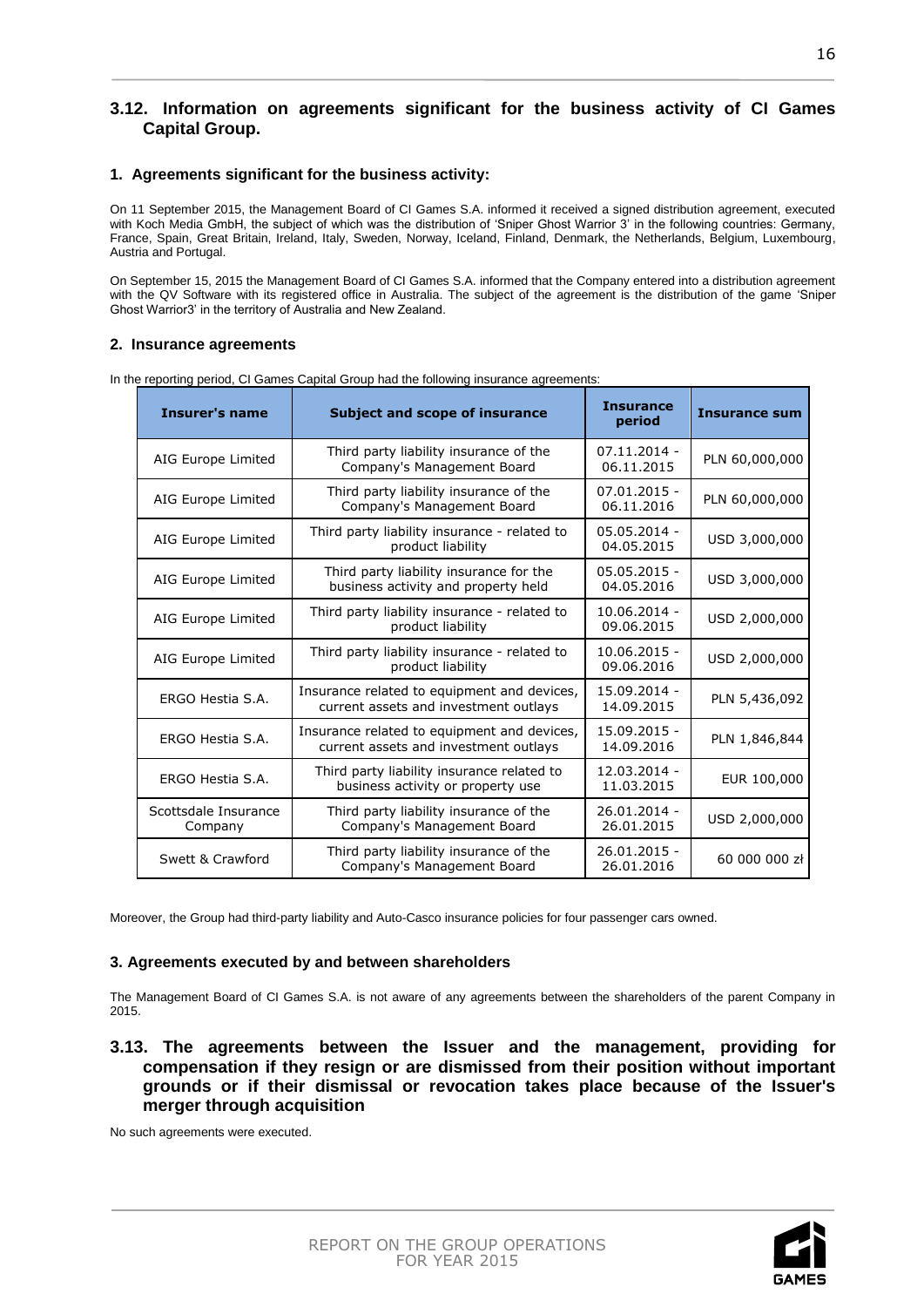# **3.14. Information on loan and credit agreements, including their maturity dates, and on the surety and guarantees of the parent Company CI Games S.A.**

### **1. Loan and credit agreements**

On 27 May 2015, CI Games S.A. executed an overdraft facility agreement for the amount of PLN 5 million and the open-end current loan agreement for the amount of PLN 10 million with Powszechna Kasa Oszczędności Bank Polski Spółka Akcyjna.

### **2. Financial lease agreements**

As at 31 December 2015, the parent company CI Games S.A. did not have any financial lease agreements.

### **3. Guarantee and surety agreements**

The parent company has a bank guarantee issued by Alior Bank S.A. on 18 March 2015 up to the amount of PLN 433,082 for Bertie Investment Sp. z o.o. concerning the lease of the office space at ul. Puławska 182. The guarantee is valid until 30 April44 2016.

As at 31 December 2015, the Group did not have any contingent liabilities.

# **3.15. For securities issued in the period covered with the financial statement description of how the inflows from the issue are used**

In the reporting period the Group did not issue any securities.

# **3.16. Information about loans granted by CI Games S.A.**

In 2015, the Group did not grant any loans to employees or suppliers.

# **3.17. Value of remuneration, rewards, benefits paid, due or potentially due to the management or supervisory board members of the parent company CI Games S.A.**

The value of remuneration (gross) for the management or supervisory board members paid in 2015 (data in PLN):

| CI Games S.A. Management Board                                            |           |
|---------------------------------------------------------------------------|-----------|
| Marek Tymiński - President                                                | 1,002,000 |
| Adam Pieniacki - Member                                                   | 396,450   |
| Monika Rumianek - Member                                                  | 106,592   |
| Łukasz Misiurski - Member                                                 | 115,853   |
| <b>CI Games S.A. Supervisory Board</b><br>Krzysztof Sroczyński - Chairman | 32,136    |
| Marek Dworak - Member                                                     | 22,955    |
| Grzegorz Leszczyński - Member                                             | 28,955    |
| Lech Tymiński - Member                                                    | 22,955    |
| Tomasz Litwiniuk - Member                                                 | 28,955    |
| Dasza Gadomska - Chairwoman                                               | 8,000     |
| Norbert Biedrzycki - Member                                               | 6,000     |
| Mariusz Sawoniewski - Member                                              | 6,000     |
|                                                                           |           |

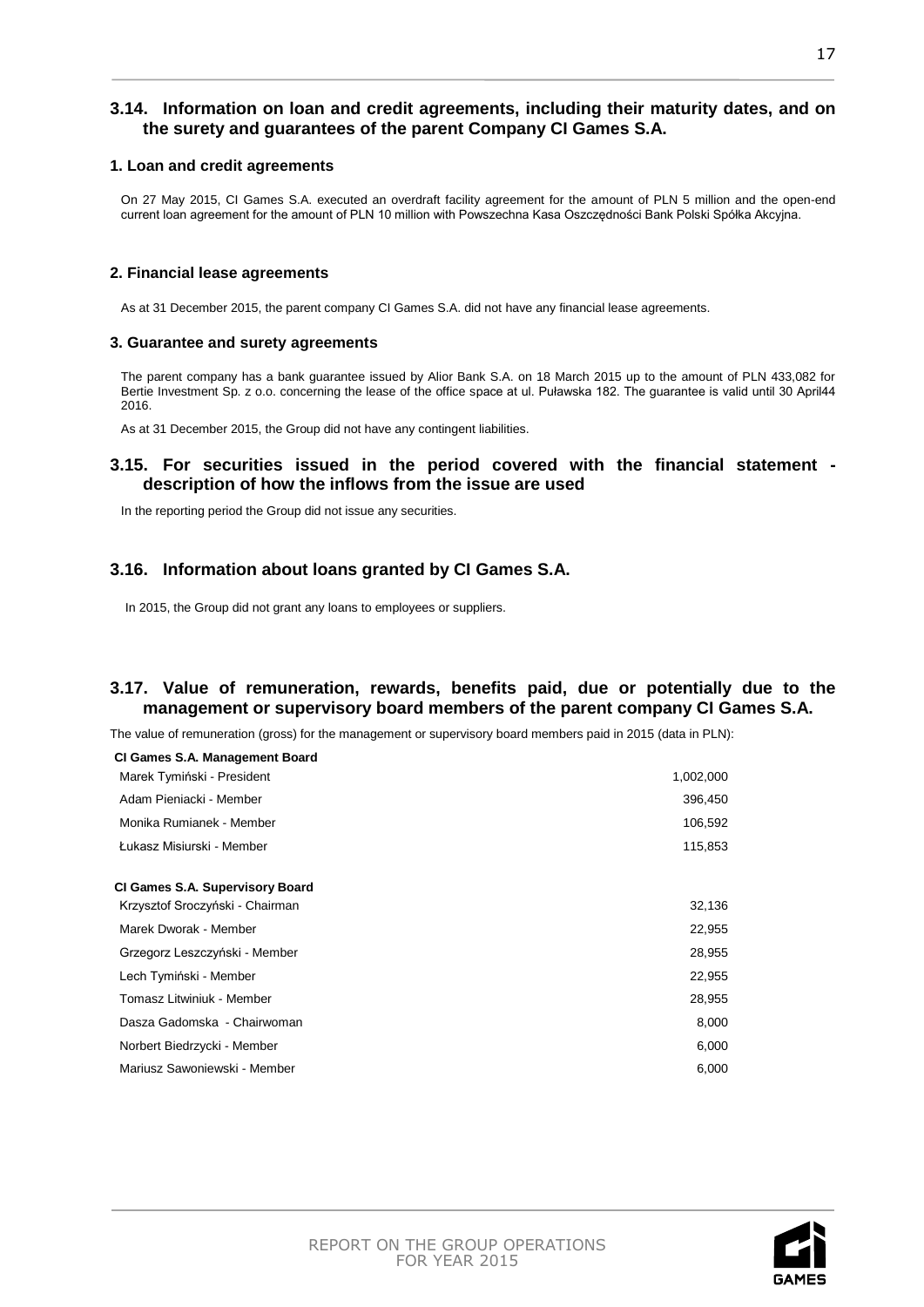# **3.18. Information on the material transactions entered by the Issuer or its subsidiary with affiliates**

All below-mentioned transactions were executed pursuant to market terms and conditions. Transactions of the parent company with the companies belonging to the Capital Group (data in thousand PLN):

| <b>Entity</b>                  | <b>Costs</b> | <b>Revenue</b> | <b>Receivables</b> | <b>Payables</b> |
|--------------------------------|--------------|----------------|--------------------|-----------------|
| CI Games Germany GmbH          |              |                | 16                 |                 |
| CI Games USA Inc.              |              | 803            | 172                | 1,656           |
| City Interactive Peru          |              |                |                    |                 |
| City Interactive Studio S.R.L. |              |                |                    |                 |
| CI Games Cyprus Ltd.           |              |                | 136                | 2,116           |
| Business Area Sp. z o.o.       |              |                | 9                  |                 |
| Business Area Sp. z o.o. S.J.  |              | 320            |                    | 1,418           |
| CI Games S.A. Sp. J.           | 190          | 7              | 2                  | 24              |
| <b>TOTAL</b>                   | 190          | $-469$         | 335                | 5,214           |

Transactions of the parent company with the entities related personally with Marek Tymiński, major shareholder of the CI Games S.A. who controls, directly or indirectly, the following entities (data in thousand PLN):

| <b>Entity</b>                  | <b>Costs</b>    | <b>Revenue</b> | <b>Receivables</b> | <b>Payables</b> |
|--------------------------------|-----------------|----------------|--------------------|-----------------|
| Onimedia Sp. z o.o.            |                 | 5              |                    |                 |
| Premium Restaurants Sp. z o.o. |                 |                |                    |                 |
| Premium Food Restaurants S.A.  |                 | 64             | 72                 |                 |
| Tech Marek Tymiński            |                 |                | 18                 |                 |
| MT Golf Sp. z o.o.             |                 | 9              | 28                 |                 |
| <b>TOTAL</b>                   | 10 <sub>1</sub> | 79             | 121                |                 |

Issuer's transactions with the entities related personally with the Supervisory Board and Management Board members of the parent company (data in thousand PLN):

|                | Costs | <b>Revenue</b> | <b>Receivables</b> | <b>Payables</b> |
|----------------|-------|----------------|--------------------|-----------------|
| Adam Pieniacki | 141   | $\sim$         | -                  |                 |
| <b>TOTAL</b>   | 141   |                |                    |                 |

# **3.19. Indication of proceedings in progress before a court, competent authority for arbitration proceedings or public administration authority**

Information on pending court proceedings is included in Note 35 to the Annual consolidated financial statement.

# **3.20. Information on agreements signed with the entity authorised to audit financial statements**

- a) Company name Misters Audytor Adviser Spółka z o.o.
- b) The Agreement to audit an individual and consolidated financial statement for 2015 29 June 2015. The agreement refers to the audit of the financial statement of the Company and the Capital Group for 2015 (half-yearly review and yearly audit).
- c) The total value of remuneration due for the review and audit of the financial statement of the entity and the Group in 2015 - PLN 39,500 net.
- d) The financial statement of the Company and the Capital Group for 2014 was audited (half-yearly review and yearly audit) by Misters Audytor Adviser Spółka z o.o. The total value of remuneration due for the review and audit of the financial statement of the Company and the Capital Group in 2014 was PLN 38,000 net.